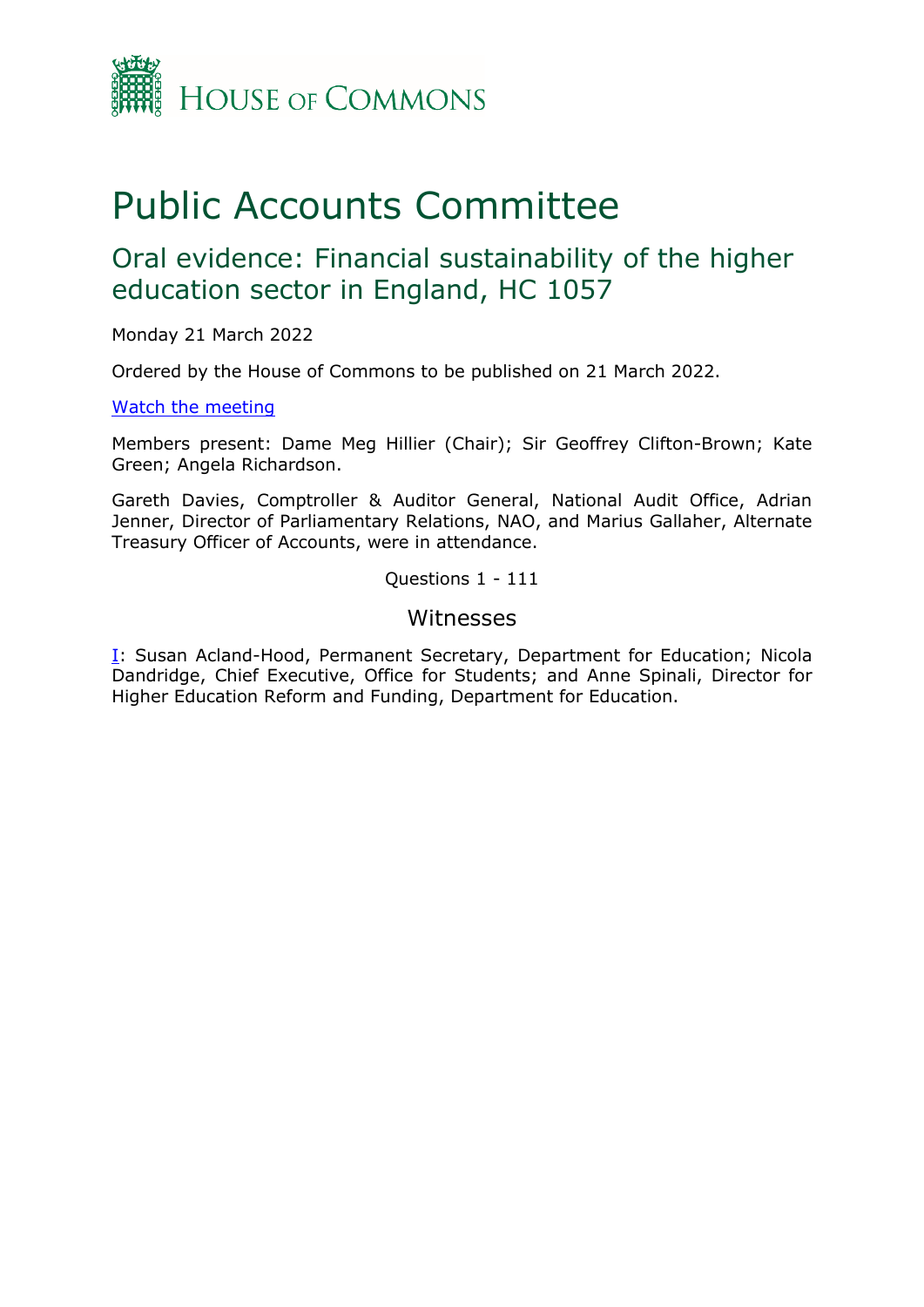

## Report by the Comptroller and Auditor General

## Regulating the financial sustainability of higher education providers in England (HC 1141)

## <span id="page-1-0"></span>Examination of witnesses

Witnesses: Susan Acland-Hood, Nicola Dandridge and Anne Spinali.

**Chair:** Welcome to the Public Accounts Committee on Monday 21 March 2022. Today we are looking at the financial sustainability of the higher education sector in England. There are 254 universities and higher education providers in England. The overall strength of the sector is at risk. Although some providers are doing very well, a number have deficits, which we are keen to look into today. Although the sector is autonomous, it receives a third of its funding from the public purse one way or another. Today we will be asking questions of officials responsible for this in Government.

I would like to welcome our witnesses. We have Susan Acland-Hood, permanent secretary at the Department for Education—welcome back, Ms Acland-Hood. We also have Nicola Dandridge, chief executive at the Office for Students, which regulates the sector, and Anne Spinali, director for higher education reform and funding at the Department for Education. This is your first time at the Public Accounts Committee, so welcome. Thank you very much indeed for coming.

Q1 **Kate Green:** Good afternoon. I would like to start by considering the impact of the disruption to A-level results in 2020 and 2021. In particular in 2020, the award of centre-assessed grades led to more students meeting the criteria for their first-choice university and for high-tariff subjects. In 2021, again, we saw that the way in which grades were awarded once more allowed more students to achieve those first-choice places. The Department did award additional funding to cope with the oversubscription of popular courses, but it does not appear to have anticipated the impact on particularly middle-tier institutions, which then became undersubscribed. The NAO reports that there was no modelling on this. Why did you not model that impact?

*Susan Acland-Hood:* We were looking at the likely impact at each stage, but we need to look separately at 2020 and 2021. It is almost exactly two years ago that we went into lockdown. In 2020, as it became clear that it was going to be impossible for exams to take place, a set of things were done in parallel with setting up the system that intended to use standardisation in order to try to make sure that the grade profile stayed relatively similar to previous years. There was work done with institutions to try to look at likely impacts and to recognise the possible effects of instability. Some temporary student number controls were introduced. The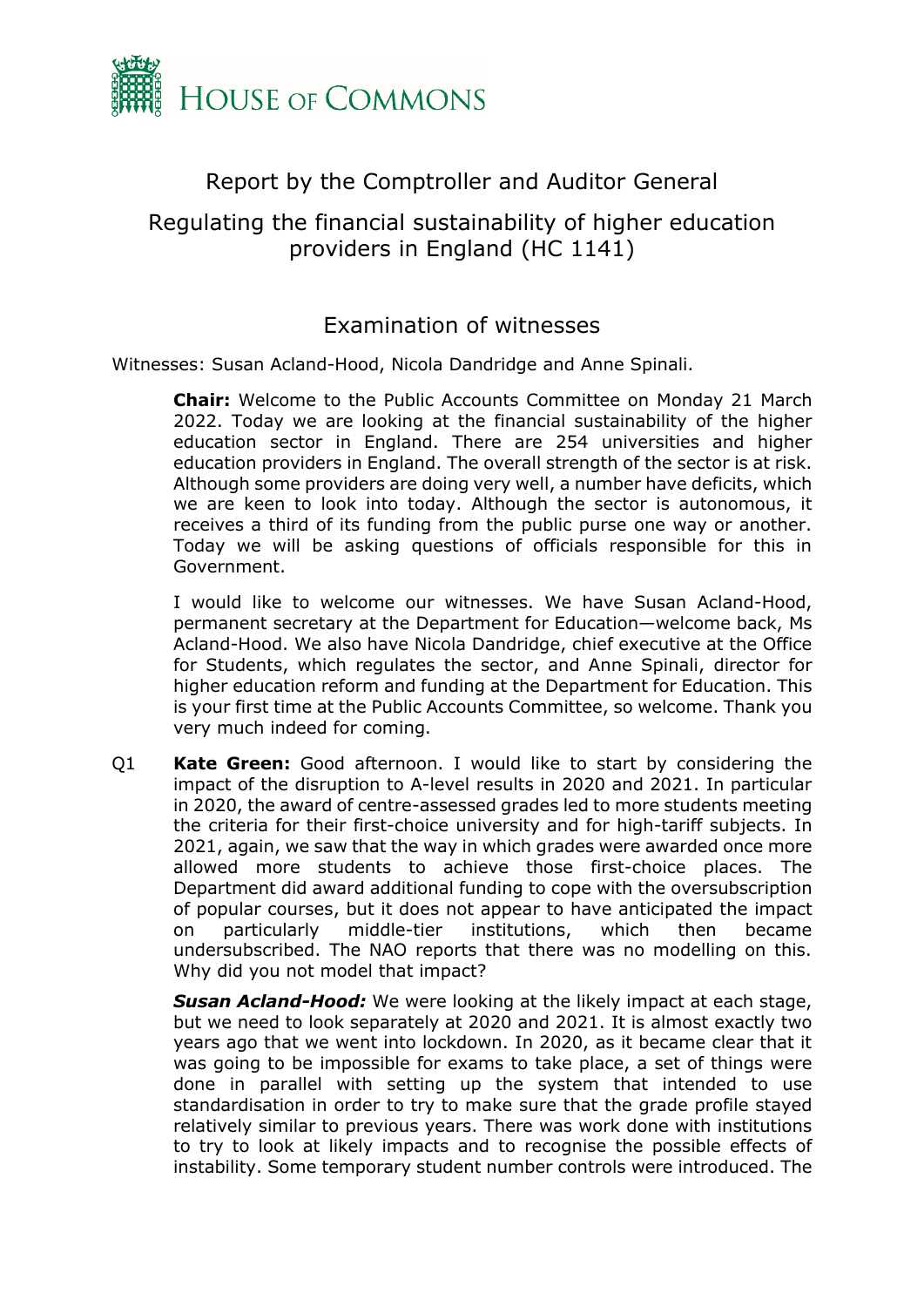

Office for Students also introduced new regulation to try to make sure there was not peculiar offer-making behaviour once institutions realised that there were unlikely to be exams.

We did not anticipate the inability to standardise fairly, which meant that we moved at very short notice to the use of centre-assessed grades rather than using that standardisation. For 2020, the reason that impact was not modelled was because nobody anticipated that shift, which was then going to result in much more inflation.

In 2021, the position was a bit different. At the beginning of that academic year, in September 2020, the intention was to hold exams. We recognised that we would need to put adaptations in place and we also recognised that we were likely to need to do something other than ask Ofqual to go back to standards as set in 2019, because we had seen such significant inflation in 2020. From September 2020, we were talking to institutions about the likelihood that there would still be some inflation in the system, but we were anticipating holding exams. It was in January, when schools were closed as a result of the Kent variant, that it became clear that we were not going to be able to hold exams that year.

We worked with higher education institutions not just after the consultation period, when we announced the shift to teacher-assessed grades, but throughout the consultation, including talking to them about offer-making and how they might manage their offer-making to recognise the risk of inflation. As soon as we knew we were moving to a teacher-assessed system, particularly knowing that we were not going to be able to use any form of algorithmic standardisation because of what had happened the year before, we knew that there was a risk of inflation, and we started to talk to institutions about that.

In the event, we saw very limited inflation at grades C and below and much more at grades A and B. That was what drove the pattern where we saw more offers and acceptances at high-tariff institutions. It was also the case that it was particularly challenging for those providers who had ended up making their offers before Christmas. They were able to take into account the adaptations that we were going to make to exams and what we had said to them about that leniency, but they were not able to take so much account of the move to teacher-assessed grades.

Q2 **Kate Green:** What would you say was the net effect particularly, therefore, on those institutions that became effectively undersubscribed?

*Susan Acland-Hood:* We know it was challenging for institutions that ended up undersubscribed. Typically, they were the middle-tariff institutions. Our priority was making sure that we were doing the right thing for students. That was the starting point. We did see more students than ever before get a place at their first-choice institution. In the context of the challenges that some of those students had had during the pandemic, it would have been hard to have really consciously tried to do something to stop that being the case.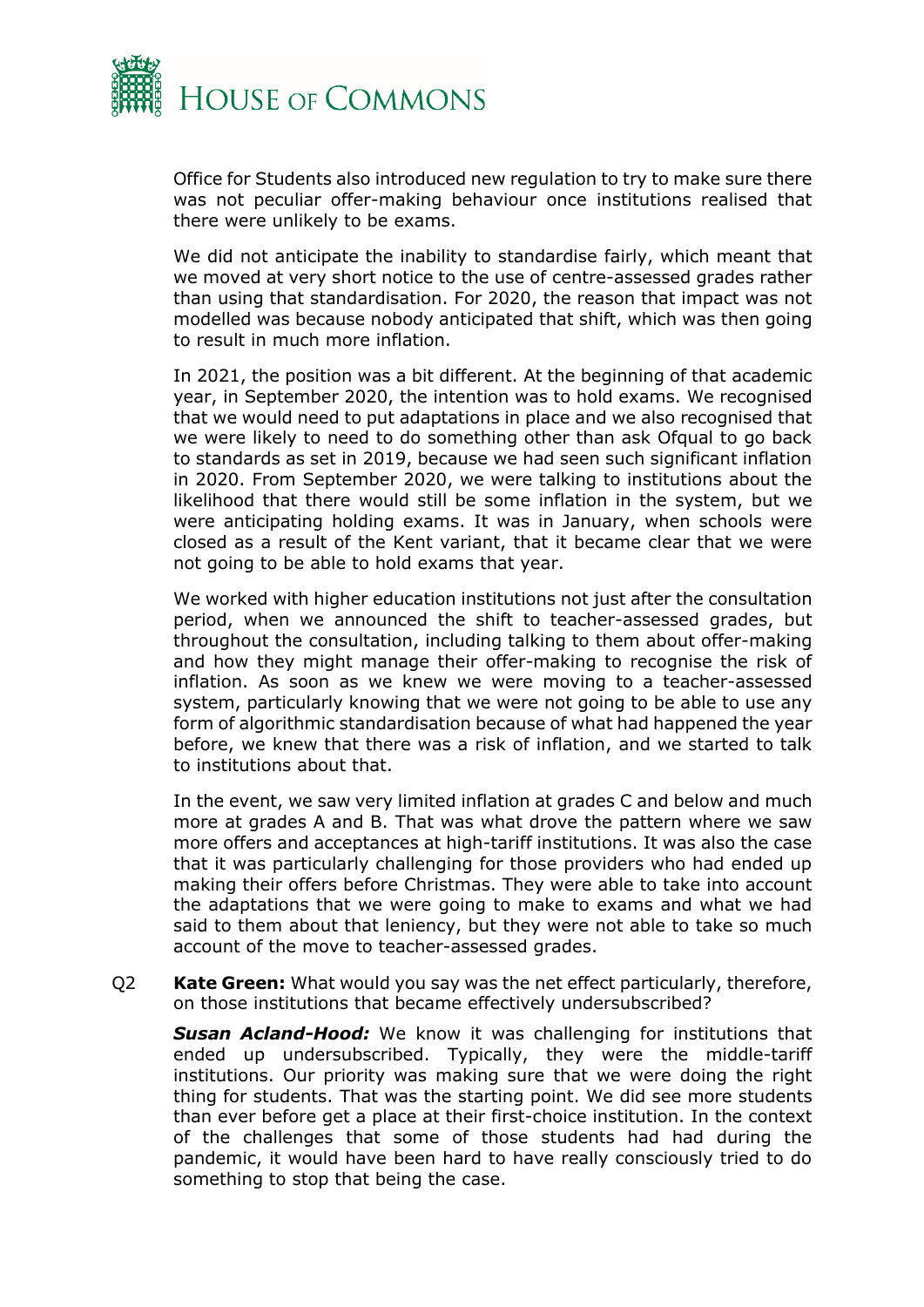

In terms of the reasons why we saw inflation at the top end, we have always had an expectation that high-attaining A-level students would be able to study relatively independently. They were less impacted by some of the remote learning and other things that happened during the pandemic than students that needed more support—

Q3 **Kate Green:** I am particularly interested in these middle-tier institutions that did not receive additional financial support and did suffer a hit on their student numbers. What did you perceive to be the effect on them at the time and what did you do about it? What do you perceive the ongoing effect on them to be? If a student does not sign up for a three or four-year degree course, that impact continues over a number of years.

*Susan Acland-Hood:* We have seen some impact on those middle-tariff providers. I might turn to Nicola to talk about that in a little more detail. You might hear us say this quite a few times during this hearing, but, as with nearly everything, the impact is not uniform. It depends a lot on individual actions and on the profile of each institution. It is quite difficult to identify a tariff level at which people experienced particular difficulty. It depended a lot on what they were doing, on their subject profile and on the actions that they themselves took. Of course, we look at that as part of our wider activity to monitor the financial health of the sector.

There was a whole set of other things that we did throughout the pandemic to try to make sure we were safeguarding institutions that might suffer difficulties. We pulled forward a very large amount of tuition fee funding. We worked with BEIS, which advanced research funding. We made available the higher education restructuring regime for institutions that really got themselves into great difficulty. Although we did not provide a specific slug of funding related to that A-level issue, of course all of those institutions did have access to the wider more general support that was applied to any institution that was in difficulty during that period. Nicola, do you want to say anything more about the particular profile?

*Nicola Dandridge:* Yes, indeed. We saw universities and colleges across the whole sector being impacted in different ways by the pandemic. You are right that there was a particular impact on some universities and colleges, which saw numbers go down in a way that had not been planned.

At the Office for Students, we have been engaging extremely closely with any university and college where we have financial concerns. On the whole, the response has been really impressive. University management and leadership teams have managed to adapt. As a consequence of that, we did not see any provider failure as a consequence of the pandemic. We are also now seeing financial forecasts for universities that are looking at a return to something approximating normal, as the domestic and indeed international student flows start to revert to something approximating normal. Generally, they have managed and survived very effectively. We should see a greater degree of stability over the next few years.

Q4 **Kate Green:** What impact will the fact that some universities asked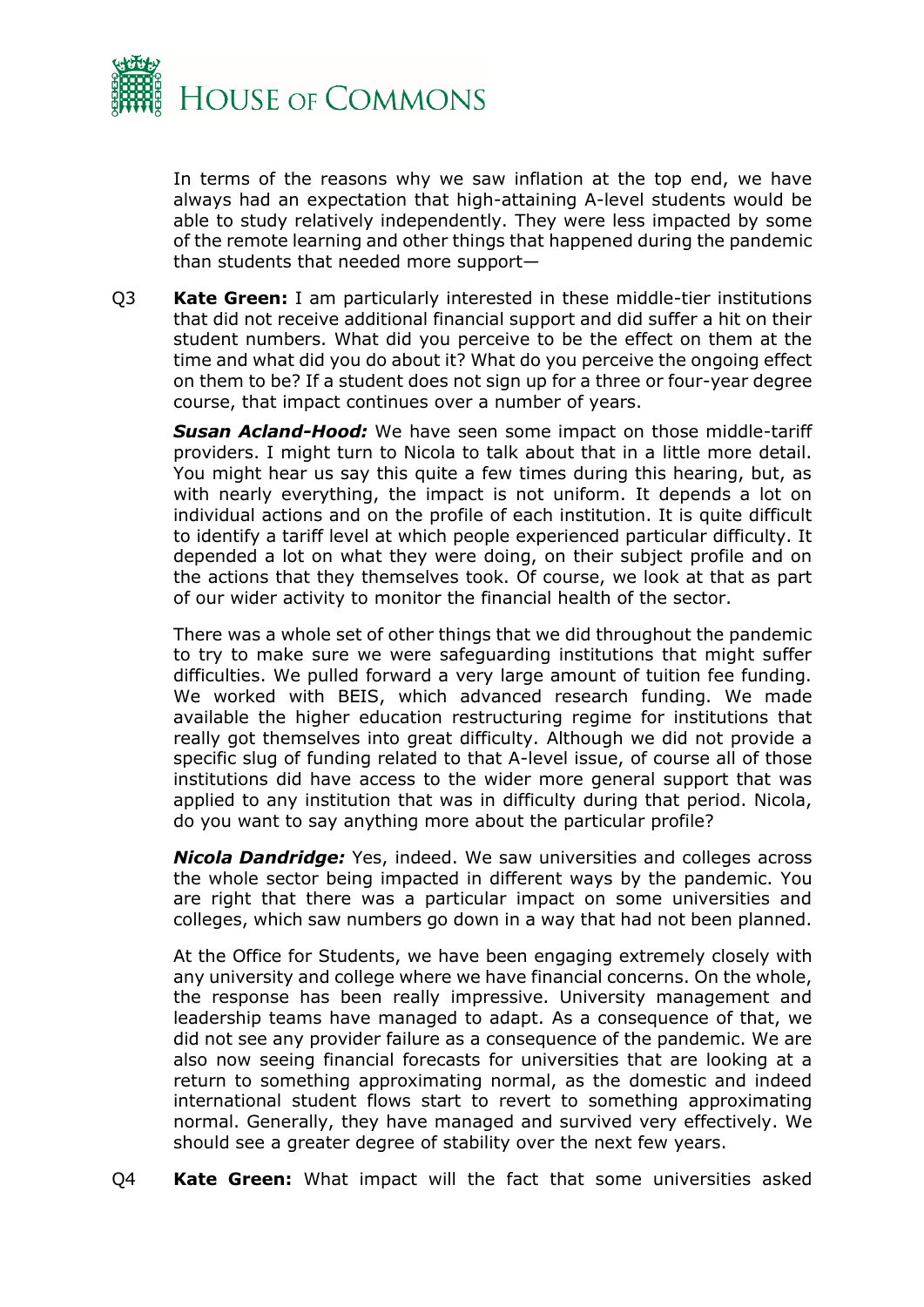

students to defer their entry by a year have on the financial profile of those institutions over the year we are in, the year to come and perhaps the next several years?

*Nicola Dandridge:* Additional funding was made available, but that sat alongside attempts to try to encourage those students who wished to defer to hold over into future years. From the universities' perspective, the deferral is not going to impact to any significant degree on the financial viability and sustainability of those universities. What we, as the Office for Students, are quite concerned about now—it should be okay, because we are looking at it very closely and working with the universities on it—is the quality of provision where courses have been very heavily oversubscribed. One of the things we are focusing on is making sure that, notwithstanding increased numbers, the quality remains good.

Q5 **Kate Green:** Looking at the point you have just made, Ms Dandridge, about the return to normality and the expected flow of students into higher education in years to come, none the less we have seen that the number of providers in deficit has been growing in recent years. For some, it has become a continuing trend. By no means is all of it related to the covid pressures, although clearly they have been a part of it. Their financial viability for the future appears to be heavily dependent on increasing student numbers, particularly overseas student numbers, to crosssubsidise publicly funded learning and research. How viable is it to rely on these projections, particularly of continuing increases in overseas student numbers?

*Nicola Dandridge:* We do test the projections quite closely and make sure they are credible. That is part of our oversight of financial viability and sustainability. You are right; as the NAO Report documents, there are pressures on the sector. That is undoubtedly the case. My point about returning to normality was focusing particularly on pandemic-related financial pressures. What the report shows is that, notwithstanding the pandemic, there are ongoing pressures. The evidence of the deficit is part of that.

We would say, first, that there is a demographic uptick. The number of young students is going to go up. Secondly, so far the evidence on international student flows does not show signs of abating. That is a testament to the quality of the higher education in this country. Thirdly, if we feel that some of these projections are unrealistic—we did publish a report saying that we were concerned that there was a degree of overoptimism in some of the projections—we will be looking very closely at universities' finances to make sure, if those projections do not materialise, they still have the ability to remain financially viable and sustainable. That is largely the case.

The Report does acknowledge that there is a small handful of universities and colleges where we do have concerns, and we are engaging very closely with them. On the whole, where those projections of increasing student numbers may be a bit optimistic, none the less we feel the resources are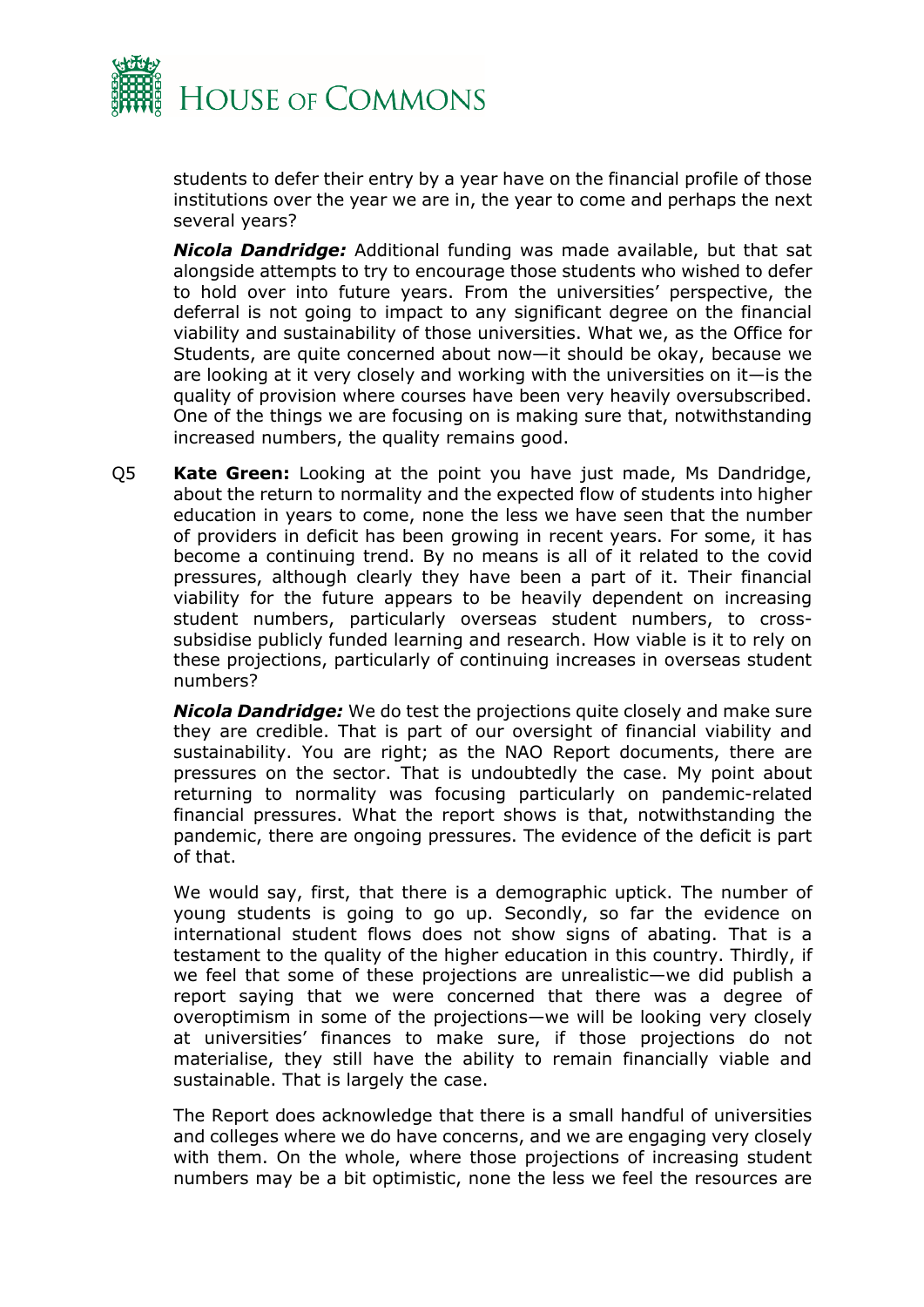

there, the cash is there and the assets are there to enable that university to survive even if the projections do not materialise.

Q6 **Kate Green:** Certainly, figure 8 of the NAO's report shows a very ambitious rise in the number of overseas students between now and 2024-25. The political context for where those students are coming from, particularly China and India, brings some risks in its own right. What is your assessment of the particular risks associated with having a heavy concentration of students coming from those countries? How well are institutions managing that?

*Nicola Dandridge:* We are aware of the risk that you identified. There is a lot of effort, partly being led by the Government and DfE, to diversify international student origins. We will be doing, and are doing, sensitivity testing against these forecasts all the time to make sure that, if there is some reason why students from one country or another do not come, universities none the less remain sustainable and viable.

You are right to identify it as a risk. It is one that we are very aware of. The Government are very aware of it. Maybe Susan can talk a bit more about the efforts she is making to diversify international student intake.

*Susan Acland-Hood:* Yes, I am really happy to that. We are really keen both to retain high levels of international students coming to the country we think that is a benefit for us and for them—and also to ensure that we are thinking really carefully about origins and diversification. You can see that set out in the international education strategy that we published a little over a year ago, in February 2021, which was updated to take account of the impact of the pandemic.

Really pleasingly, we had set some ambitions in 2019, including to increase the number of international students hosted in the UK to at least 600,000 a year. We set that as a target for 2030; we have actually already met it. We might need to set a slightly more ambitious target for ourselves by 2030. We were the only country among our main competitors to strengthen our international student recruitment during the pandemic. That is partly because we took steps with the Home Office very actively to make sure we were, for example, making changes to the visa system to make sure that students understood they had the security to stay, the ability to learn remotely and so on.

In terms of diversification, we have set out in that strategy some really clear aims for making sure our student recruitment comes from a diversified base. There are risks in institutions becoming overdependent on people from particular origin countries. Steve Smith, who is the UK international education champion, is spending a lot of time working in the five priority markets that we set out in that strategy, which are Indonesia, Nigeria, Saudi Arabia, Vietnam and India. We are seeing real change as a result of that.

**Kate Green:** Some of those bring political risks too.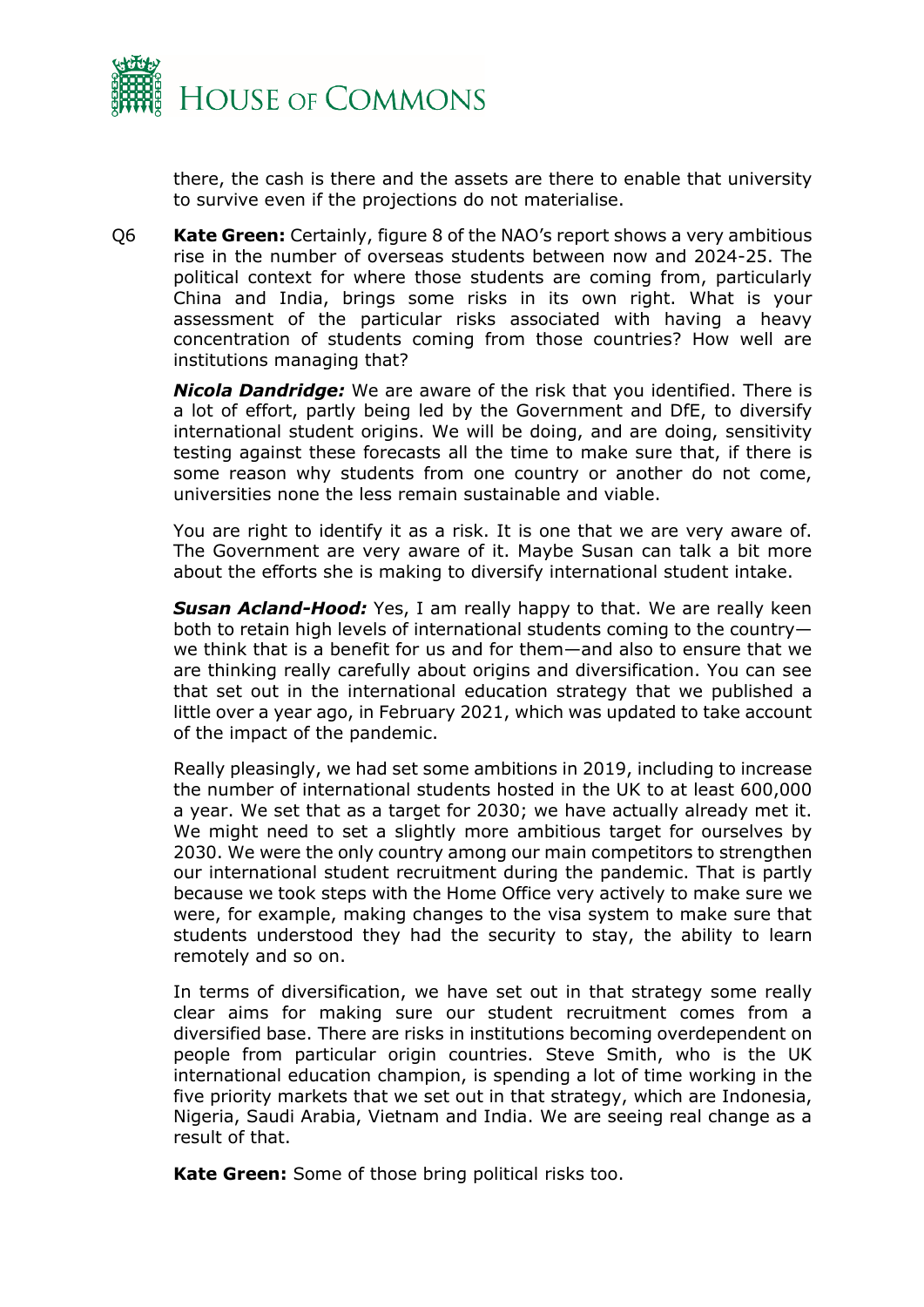

Q7 **Chair:** For me, that raises a question about how that fits in with the Home Office's plans to manage migration. Those countries are not ones that the Home Office perhaps has a track record of encouraging people to come from.

**Susan Acland-Hood:** We have positive student visa arrangements with each of those countries, and we do work really closely with the Home Office on that. We have made a lot of—

**Chair:** The Home Office has given its imprint.

*Susan Acland-Hood:* Yes. We are working closely together. For example, recruitment from Nigeria, which is one of those priority markets, has gone up by 89%. Recruitment from India has gone up by 27%. In 2021, one of the few origin countries from which entrants decreased was China.

Q8 **Kate Green:** How are you assessing the risks attached to each of the countries you mentioned? None of them is risk-free, I guess. What approach do you and the OfS take when looking at individual institutions to understand at what point the percentage of students coming from a particular country may create unsustainable financial risk for that institution?

*Susan Acland-Hood:* Again, I will invite Nicola to join. There are a couple of things. Fundamentally, there is some risk in being overdependent on any single market. The starting point is to encourage institutions to think broadly about where their students are coming from. In the same way as you would if you were a business owner who was dependent on one particular activity for the vast majority of your income, you want to avoid any situation of dependence.

Of course, we have also been communicating with universities and raising awareness of some countries where there may be additional risks to dependence, which is not just about financial exposure but also other forms of influence that might seek to be exerted. Some of that is very open communication, which we can do more broadly, and some of it we have to do a little more carefully.

Q9 **Kate Green:** It is not just students coming from those countries to university here that has an impact on the finances of those institutions. Many of our higher education institutions have established campuses abroad. How are you assessing financial risk there, or how are they assessing it and how are you assuring yourselves that the risk is being appropriately assessed by those institutions in respect of those investments?

*Susan Acland-Hood:* The first thing to say is that we and the OfS take a very serious interest in institutions' financial sustainability, but of course, as the Chair said right at the beginning, institutions are independent. There are some of their activities where, within reason, there is some risk that is for them to take and to manage. Our interest is in making sure that we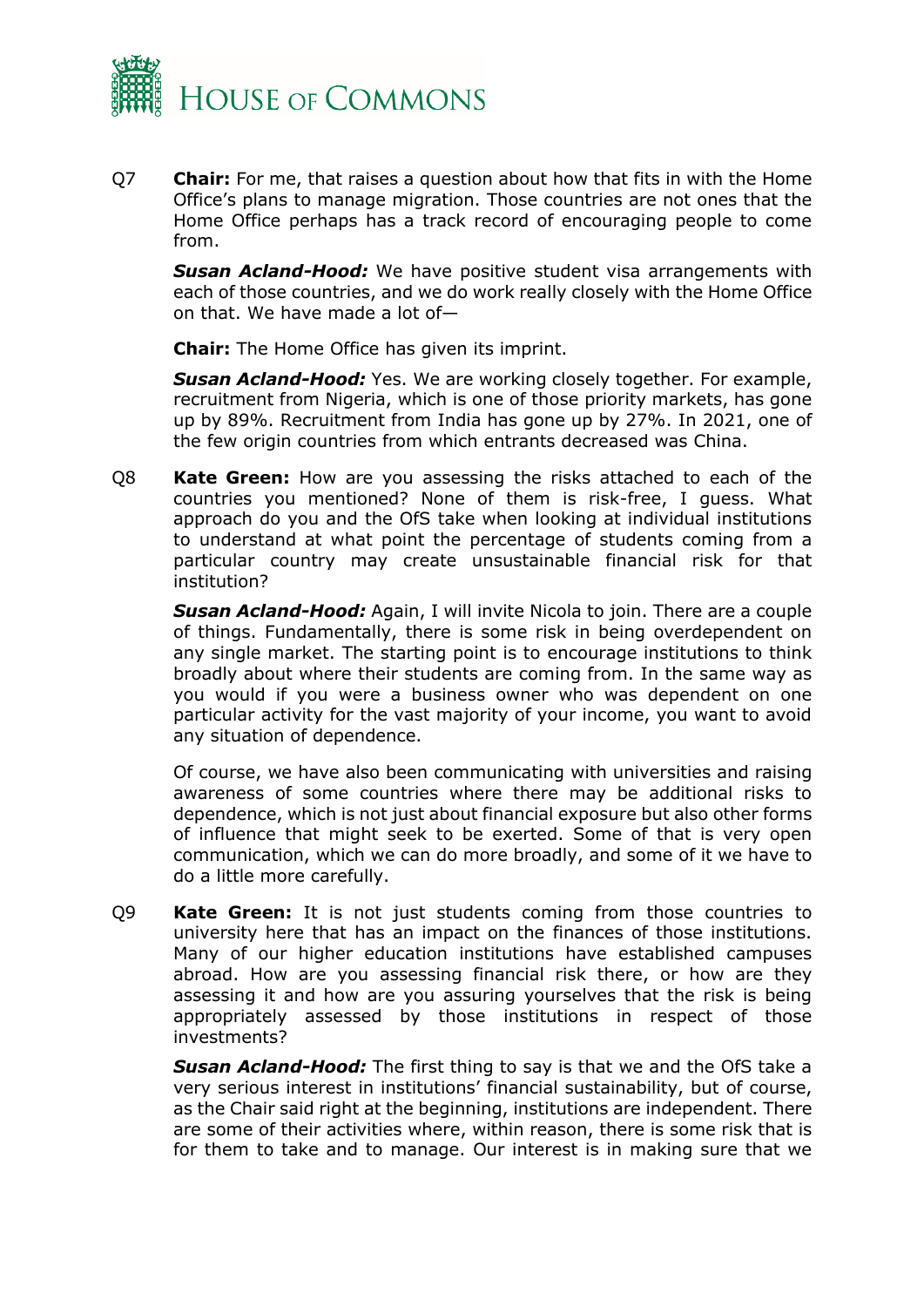

understand the viability of the whole institution and making sure we can safeguard students' interests through that understanding.

Q10 **Sir Geoffrey Clifton-Brown:** Can I ask you about the political risks? The Chinese, I gather, are going to be here in record numbers this year. At least it has been reported that they are.

**Chair:** It is just dropping, Ms Acland-Hood said.

*Susan Acland-Hood:* It is just down in 2021, by about 5%.

**Sir Geoffrey Clifton-Brown:** What number is it in 2021?

*Susan Acland-Hood:* I do not have the point number; I will have to write to you. It is down by about 5%.

Q11 **Sir Geoffrey Clifton-Brown:** The point of my question is that you could very easily find that a change in the political situation would mean that virtually the whole lot would suddenly cease to come here. Would that not seriously threaten the viability of some of those universities that had relied on large numbers of Chinese students? Is there a country-by-country political risk assessment done, as it were?

*Susan Acland-Hood:* Yes. Our position continues to be that being as open as possible to the world is a good thing. It would be a relatively extreme change that would result in a total cessation of flow. We encourage people to make sure that they are not overexposed to any one single country that might carry that risk. As I said earlier, we also encourage people to think about whether there might be broader political or other risks associated with becoming overdependent on a particular country. There are some particular considerations in relation to China, which we talk to the sector about quite a lot.

Q12 **Kate Green:** In addition to the reliance on international students, there are other pressures and forces on student numbers, some of which we are only beginning to be able to think about now that we have seen the Government's response to the Augar review and some of which we could already begin to think about in the context of the Government's emphasis on further education and skills and less on what it perceives to be lowvalue degree courses. What impact do you expect those different changes to have on student numbers and on the financial sustainability of institutions in the higher education sector?

*Susan Acland-Hood:* I will speak briefly, but then I might hand over to Anne to give a bit more detail. We are not in the business of trying to work to actively reduce the number of students going to university. As Nicola has pointed out, we are also seeing demographics coming through that suggest we will continue to see numbers increase, particularly as that population of young people, who still make up the highest proportion of people going to university, increases.

We would like to see more people using higher and further education more flexibly. We have the lifelong loan entitlement coming in in the future. We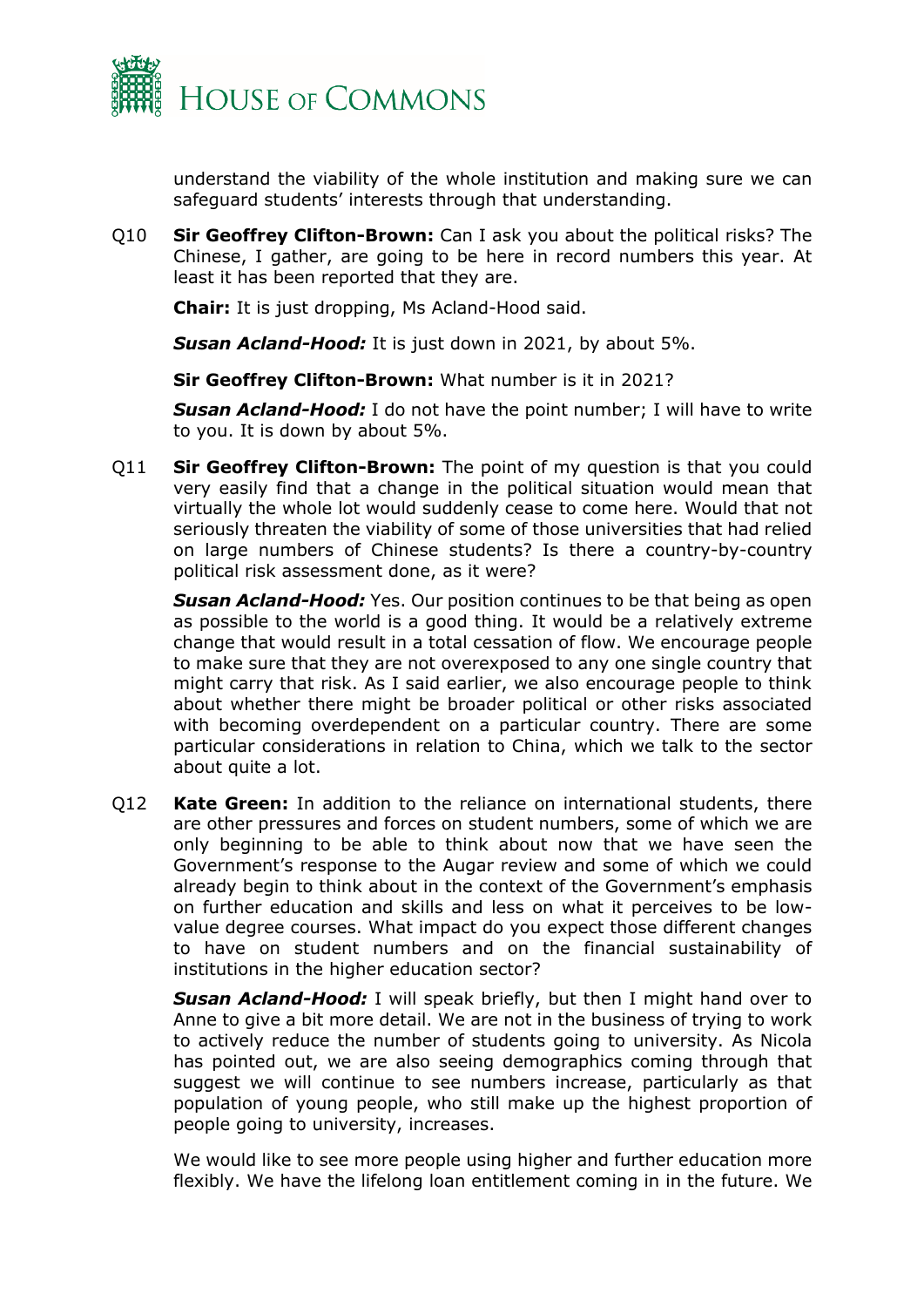

are starting to try to take steps towards that to help people access the system in a more flexible way. We have consulted on what, depending on the outcome of the consultation, would be some very targeted student number controls, which are focused on trying to explore whether that is a mechanism that we could use to try to make people think a bit harder about the quality of the provision they are offering. The aim of that is not to reduce total numbers but to try to limit the numbers going into courses that look as though they are providing less benefit to students coming out the other end. We are in consultation now and we are listening to people's responses on that.

It is quite important to say up front that we are not seeking to reduce numbers. We would still expect them to be going up over time. We are really keen to try to support really good-quality choice making and to ensure that people have good information and the ability to make wellinformed decisions about the path that is going to be of greatest benefit to them. We do not want them to go into higher education assuming that, by default, it will give them a better outcome than some of the other paths that are available.

We are also really interested in more combined and hybrid paths in institutions that can offer combinations of routes, such as institutes of technology, and in growing level 4 and level 5 provision, both in higher and further education. You see those changes in the reform package as well.

*Anne Spinali:* You have said it. The focus is mainly on improving the quality of provision, not just in higher education but across all routes post level 3, so post A-levels and GCSEs. That is what the reforms that we announced about three weeks ago are really focused on, as well as some of the proposals that Susan mentioned, such as student number controls, for instance.

Q13 **Kate Green:** The part of the Augar report that was not picked up in the consultation you announced a few weeks ago was in relation to the recommendations on maintenance costs. To what degree is there a risk to student participation, or a risk of increased student dropouts, relating to their daily living costs and the financial support they would need for that? Maybe Ms Dandridge has some views on that, too, in terms of students' own perception of that question.

**Susan Acland-Hood:** Yes. I will speak really briefly and then hand over. We have a relatively generous maintenance loan scheme, and we have not seen the shift from grant to loan make any significant difference to participation, including from students from disadvantaged backgrounds, who are more likely to go to university now than they have ever been before. We continue to keep an eye on that.

There is something about encouraging students to be prepared, particularly students from more disadvantaged backgrounds, not just to go to university but to aspire high and to be ready to travel. That is one of the reasons for the introduction in the reform package of a national scholarship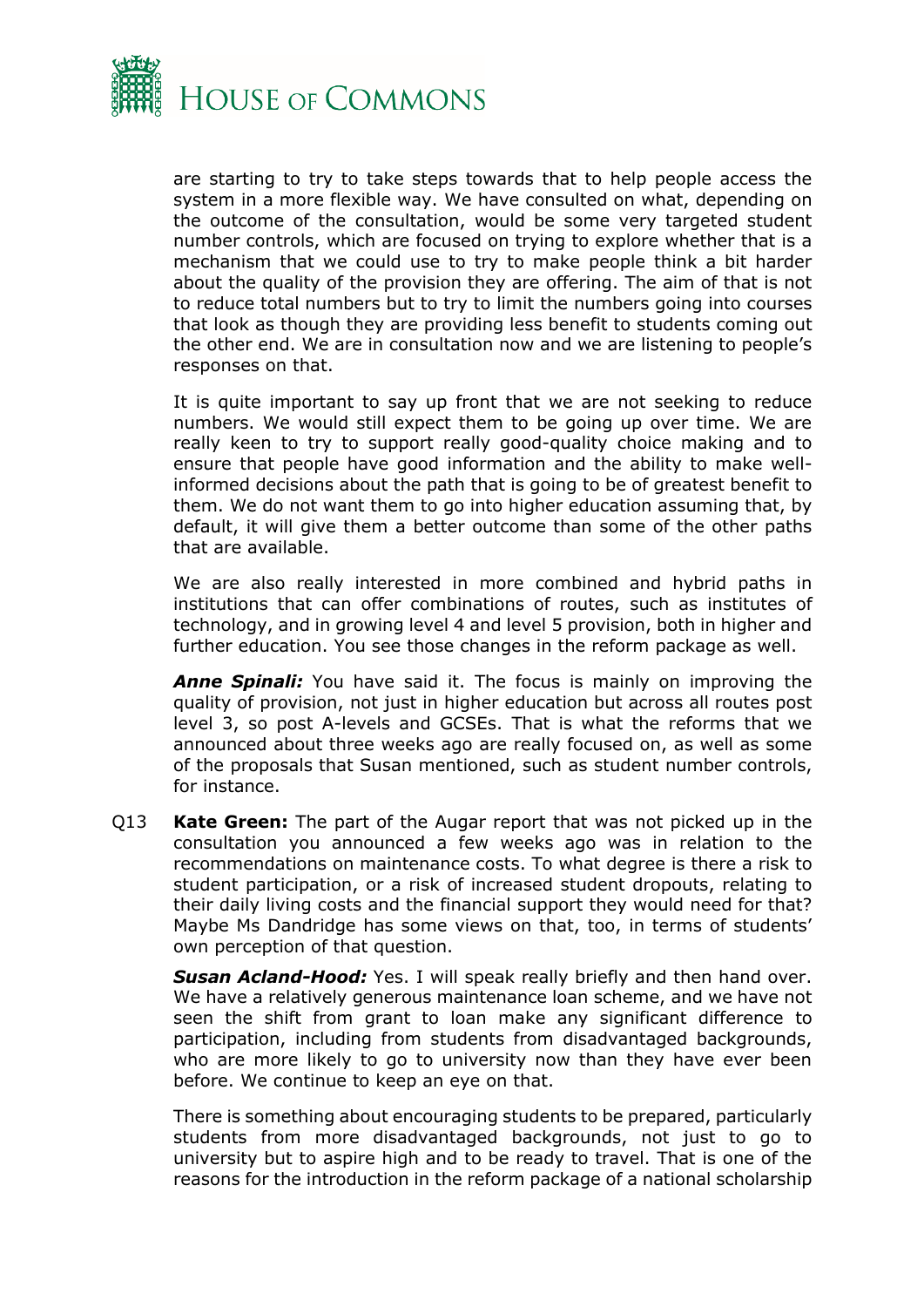

scheme for able students from disadvantaged backgrounds. We do not see evidence that the shift to a loan regime for maintenance has discouraged people. Of course, cost of living concerns are at the top of absolutely everybody's mind at the moment. It is something we will continue to keep a careful eye on.

Q14 **Kate Green:** Can you just remind us what the value of the national student scholarship scheme is? How much money is going into it and how many students might it reach?

**Anne Spinali:** It is going to be up to £75 million over the spending review period.

Q15 **Kate Green:** How many students might that support?

*Anne Spinali:* It depends on the size of the offer to students that we will design. If you are looking at, say, a £5,000 package for a student, which would be something that would definitely help with cost of living increases, you could see tens of thousands of students being supported through that scheme.

Q16 **Chair:** Will it vary depending on the student's background?

*Susan Acland-Hood:* It is out for consultation at the moment.

Q17 **Chair:** Do you have in mind a direction you are going to go in? Will you use a formula or will it be bespoke?

*Anne Spinali:* We are looking at a number of options that Ministers will have to review and decide on.

*Susan Acland-Hood:* We really welcome responses to the consultation. If people watching have a plan, we are listening.

Q18 **Chair:** Ms Dandridge, would you like to come in on the same point? I do not mean on the figures.

*Nicola Dandridge:* I cannot comment on the Government's proposals. There is a complementarity between what the Government are proposing and our responsibilities as the Office for Students in relation to access and participation plans, which you will be aware are plans that every university or college wanting to charge a higher fee has to agree to. We have to agree to those. These are very much targeted at students from disadvantaged backgrounds, underrepresented students and the barriers they might be facing. If there are issues that are preventing students from participating, we would expect that to be picked up by the university in their access and participation plan.

Q19 **Kate Green:** There are also increasing cost pressures on higher education institutions. They have had covid cost pressures, which have been partly but not entirely supported. The same as any entity, they have rising energy costs and rising staffing costs, including issues around pension costs for the sector. What will be the impact of those increasing cost pressures on the financial sustainability of the sector as a whole? How would you expect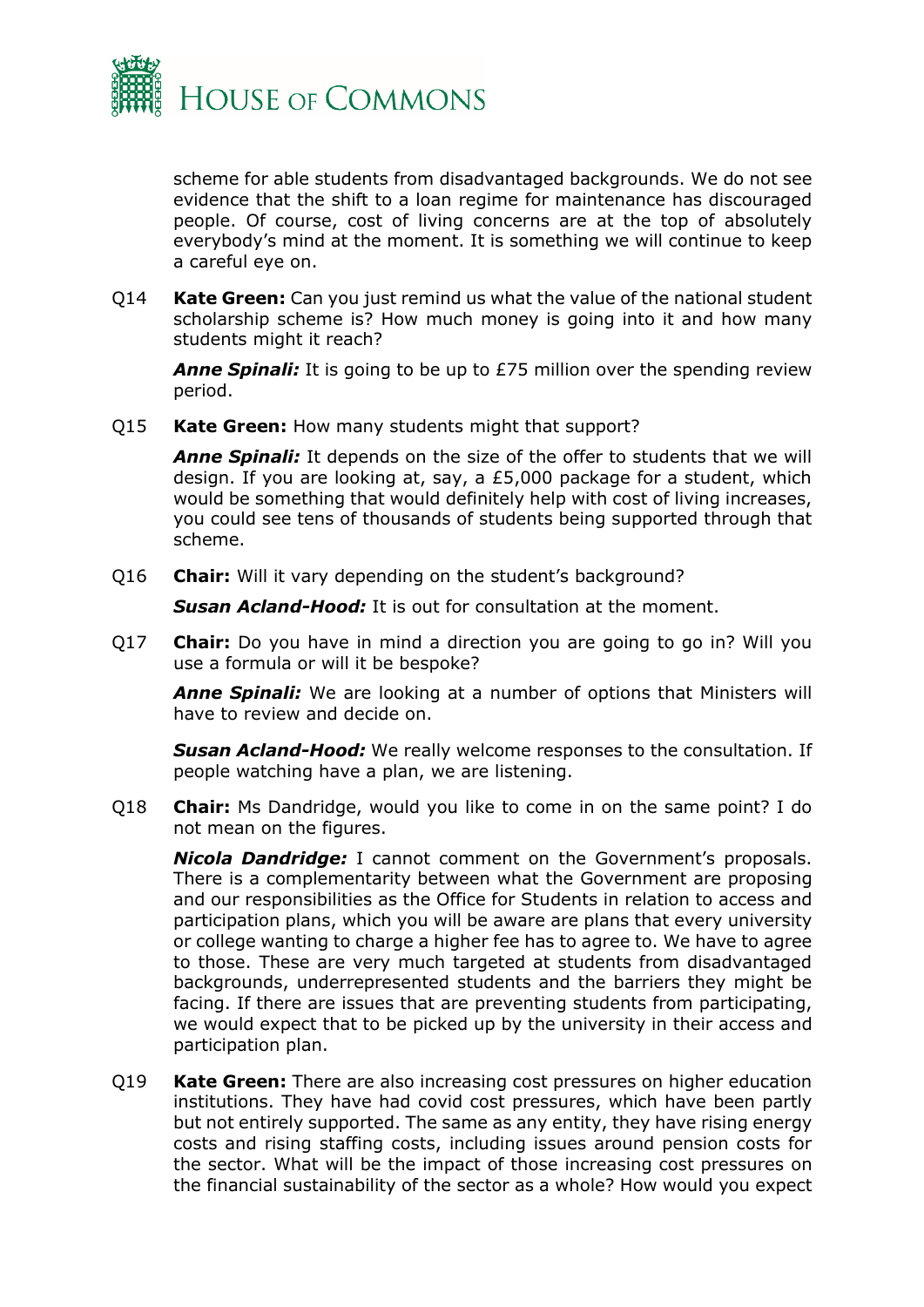

it to impact on different types of institutions specifically?

*Nicola Dandridge:* As we said before, there are significant financial pressures on the sector on the whole. It will affect different universities in different ways. It is slightly difficult to answer, because the combination of factors will vary. As the Report documents, we are in close touch with a number of universities where we do have concerns, but beyond that we are modelling the impact of a number of things, be that cost of living increases, the increase in energy costs, which will particularly impact on universities that do a lot of research, and pension increases and so on. All I can say is that we are acutely aware of that. We will carry on testing it and engaging very closely with universities if we start having concerns about viability and sustainability.

You are right to raise these issues. It is certain that the pressure is not going to go away. When you translate that into the number of universities and colleges that we are really concerned about, the numbers are still small.

Q20 **Kate Green:** Are those numbers going to increase?

*Nicola Dandridge:* It depends on what happens in relation to international student and domestic student numbers, and on the speed and efficiency with which universities can adapt their operating models.

Q21 **Kate Green:** Do you have a plan to bring together and assess the impact of these multiple and ongoing systemic risks and pressures and then to carry out sensitivity analyses and test scenarios? Is that something the Office for Students is able to pool together?

*Nicola Dandridge:* Yes. We already test these different factors that we have just been talking about, but we are now investing resource to develop a much more sophisticated model that can look at the impact of geography or region and all of these different things coming together or not. That is work that we are prioritising this calendar year.

Q22 **Kate Green:** How will that help individual institutions? Is that something they will be able to draw on when making and improving their own plans? Is it more for you to be able to have a health check of the sector?

*Nicola Dandridge:* It is both. I imagine we will be publishing information where we can, but some of this is highly sensitive commercial information. It would not be appropriate for us to share that. If there is a combination of events that we think will impact on a particular university, we will certainly speak to them about it, but bearing in mind the need for confidentiality.

Q23 **Kate Green:** In terms of the research that you mentioned, to what extent are you concerned about the possibility of research institutions scaling back research programmes if there are other financial pressures on them?

*Nicola Dandridge:* That is a primary responsibility for UKRI and Research England. We share our relevant data with them.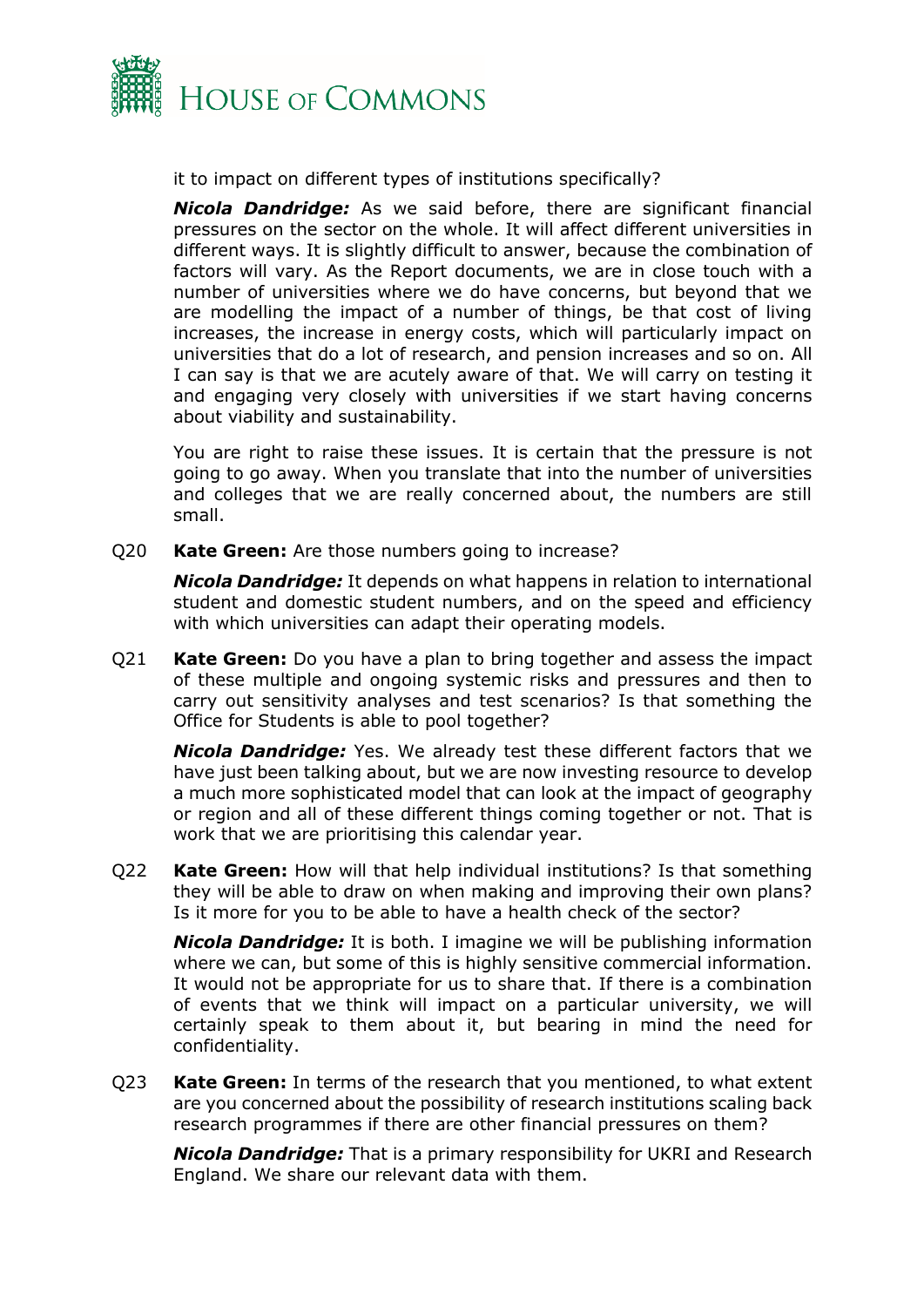

Q24 **Kate Green:** There is a cross-subsidy, is there not, between research, the public financing of institutions and the income that is generated by overseas students?

*Nicola Dandridge:* Yes, which is precisely why we need to—and we do liaise very closely with Research England, and indeed with DfE, to make sure there is a seamless flow of relevant information about financial implications.

Q25 **Kate Green:** Finally from me, would you characterise the risk to the sector and to institutions within it as greater than it was five years ago, stable or reducing? If it is reducing, why is it reducing?

*Nicola Dandridge:* Things have been very distorted by the pandemic. At the beginning of the pandemic, we were really concerned. There I would have assessed the risk as being extremely high. As it happened, universities and colleges managed that very effectively, working with the DfE and their support package, and indeed with us. Two years ago, I would have said there was a significantly greater risk.

There are pressures now—there is no doubt about it. There are significant pressures. We have seen the ability of universities and colleges to adjust with a degree of sophistication and confidence. Even though there are pressures, we are not anticipating large numbers of university failures at all.

Q26 **Kate Green:** Are you anticipating any?

*Nicola Dandridge:* It is always possible that there will be some university or college that fails. Our focus there is on making sure that students are protected.

Q27 **Kate Green:** We are going to come back to questions about that, but is it more possible than it perhaps was?

*Susan Acland-Hood:* It is always possible. That has not changed.

Q28 **Kate Green:** You do not think it has become more likely.

*Nicola Dandridge:* This is pure speculation. I cannot say.

Q29 **Chair:** One of the notable things is that student satisfaction has dropped; of course, the pandemic will have influenced that. The clue is in the name, Nicola Dandridge: you are the Office for Students. Are you really being an effective regulator for students? Given that student satisfaction has dropped, what are you doing practically to change that?

*Nicola Dandridge:* Student satisfaction, as measured by the national student survey, dipped during coronavirus, but the levels are generally quite high. It dipped because of all the challenges and frustrations that students faced. The figure that is low is value for money. Do students think they are getting value for money from their higher education? That is a real challenge. The figures are low. To some extent, the reason the Office for Students was set up was to tackle these things. We know that central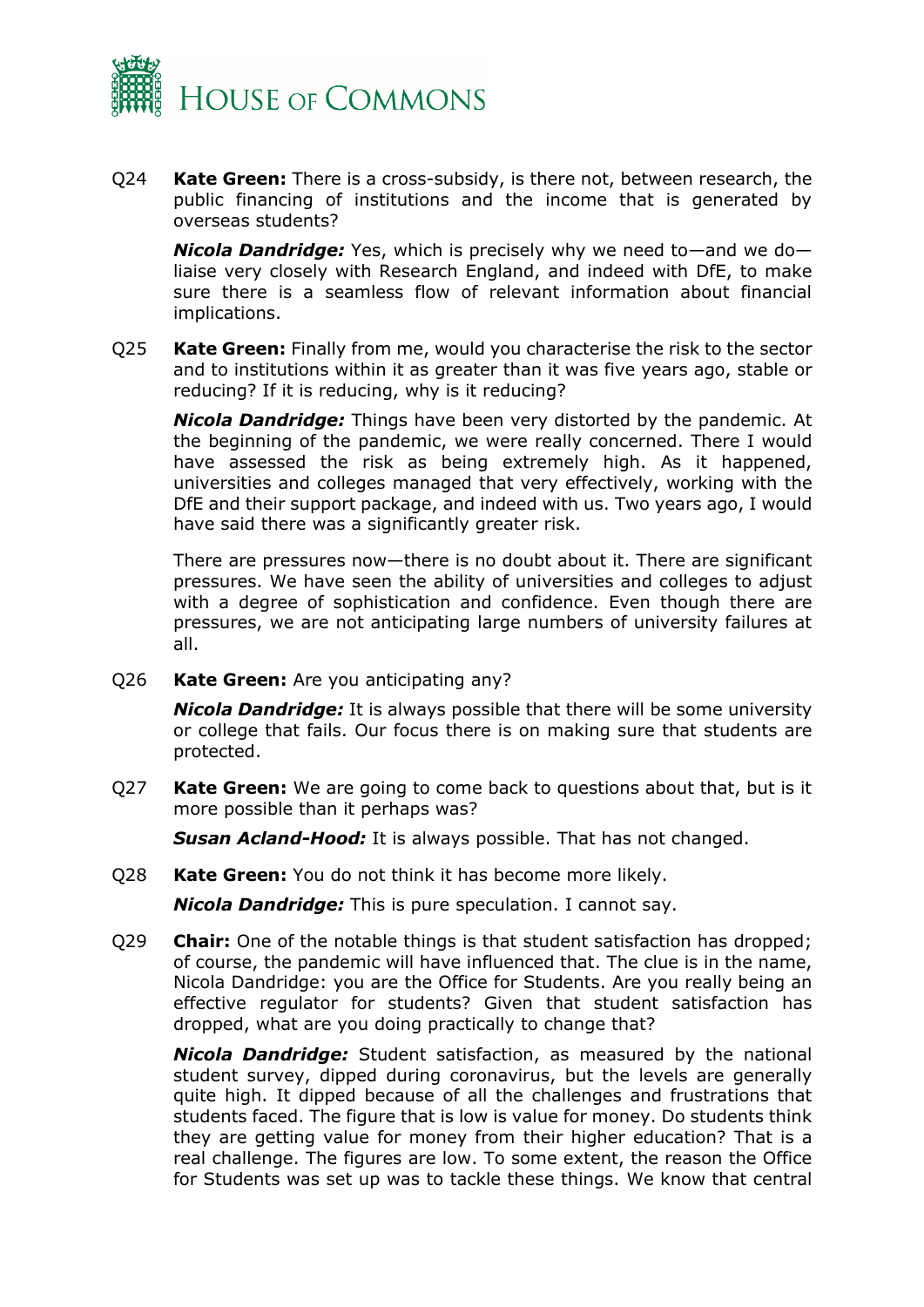

to students' definition and approach to what value is is the quality of the higher education they receive. That is at the centre of what we do.

We have just launched a far more granular and robust set of quality measures that will be in force from May, which will allow us to intervene more robustly and more sharply where there is evidence of poor-quality provision. To some extent, the OfS was set up to tackle these things. We are in a good position to start dealing with them. The pandemic threw everything off course but, as I say, we have these new proposals from May.

We are also just wrapping up a consultation on student outcomes, which is also very important for many students who choose to go to university because they want a good job. The measure of student outcomes that looks at university and college performance in relation to progression into graduate employment and continuation will come into force later this year. Between those things we can tackle issues of quality quite effectively and, through that, value for money.

Q30 **Chair:** We had some quite interesting evidence from UCAS looking at the ramping-up of students applying for degree apprenticeships. One of the questions we have is whether your outcomes modelling and assessment will capture those pupils as well as those who have gone through traditional degrees.

*Nicola Dandridge:* It will. There is no reason why it should not, and it will. We very much have them on our agenda, so yes.

Q31 **Chair:** More students are applying for both a degree apprenticeship and a traditional degree. You could see a shift in the patterns of which institutions students apply to, if that trajectory increases. Does that worry you in terms of the questions Ms Green was asking about the viability of some higher education institutions?

*Nicola Dandridge:* Not at this stage, no.

Q32 **Chair:** What are you looking out for there that might ring alarm bells?

*Nicola Dandridge:* You mean in terms of student choice.

**Chair:** Yes. Student choice could mean that some institutions find that more students decide, for example, to go for degree apprenticeships and get paid while they are doing it rather than going through some of the more traditional routes.

*Nicola Dandridge:* We would encourage students to choose degree apprenticeships, but the numbers choosing degree apprenticeships do not suggest that this will be a factor that will undermine universities. Apart from anything else, many of the universities are offering degree apprenticeships. That is not a particular concern. We would see that as a good thing. Indeed, bear in mind that one of the reasons we were set up was to encourage choice for students. We would see students choosing to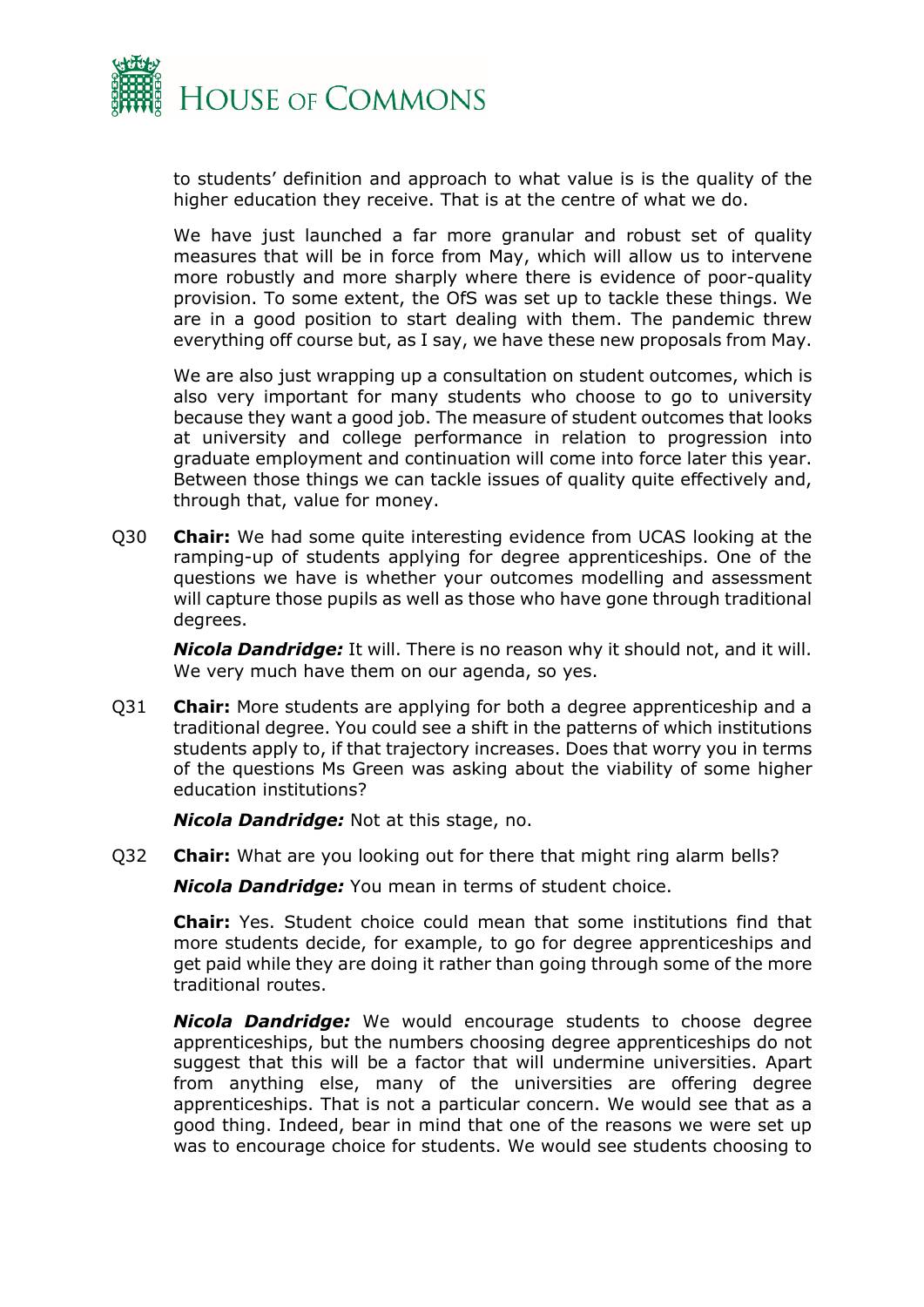

undertake degree apprenticeships as a positive outcome, not a negative outcome.

Q33 **Chair:** It is interesting. We have looked at this separately as a Committee. The take-up is not always as good as it could be. The surveys that came out around the beginning of the pandemic were for final-year students. When will you fully capture this in terms of the timelines? Your successor, of course, will be looking at this. Can you pick up any trends from the information you have so far about satisfaction levels as a result of the pandemic? Can you disaggregate what is a result of the pandemic and what might be—

*Nicola Dandridge:* I mentioned before that we oversee two different sorts of surveys. One is the National Student Survey, which, as you say, is finalyear undergraduates. There is going to be quite a lag in the performance there. The other survey that we conduct is value for money. That is not just final-year undergraduates. We can get much more real-time information from that.

Indeed, we can do targeted surveys, and we do. For instance, one of the pieces of work that we have just announced—we will be doing it over the course of the next few months—is looking at the impact of hybrid learning for students, so the balance between face-to-face and online. We can pick up evidence focused on that particular piece of work that is much more real-time.

Q34 **Chair:** Do you set any sort of direction for universities? A number of them are working to do this hybrid working anyway. There have been quite strong views reflected from students in all sorts of arenas, not just your own surveys. Is there a message that you have to universities about whether that is acceptable? It might be better value for money for the university, but it may not be so good for the student.

*Nicola Dandridge:* We have been very clear that there are no Government restrictions on face-to-face learning. Where that has been promised to students, that is what they should receive. Having said that, there may be some pedagogical benefits in online provision. Some students welcome it. Where it is what those students want, we would see that as potentially a positive thing.

Q35 **Chair:** That raises a big question. How do you know whether it is because the students want it or the university wants it?

*Nicola Dandridge:* That is precisely why we are doing this piece of work, to better understand what "good" looks like and where there may be provision that is in breach of our regulatory conditions in the context of hybrid provisions.

Q36 **Chair:** What powers do you have if a university is saying that it is going to stay online because it suits it rather than the students? Just talk us through what interventions you would make.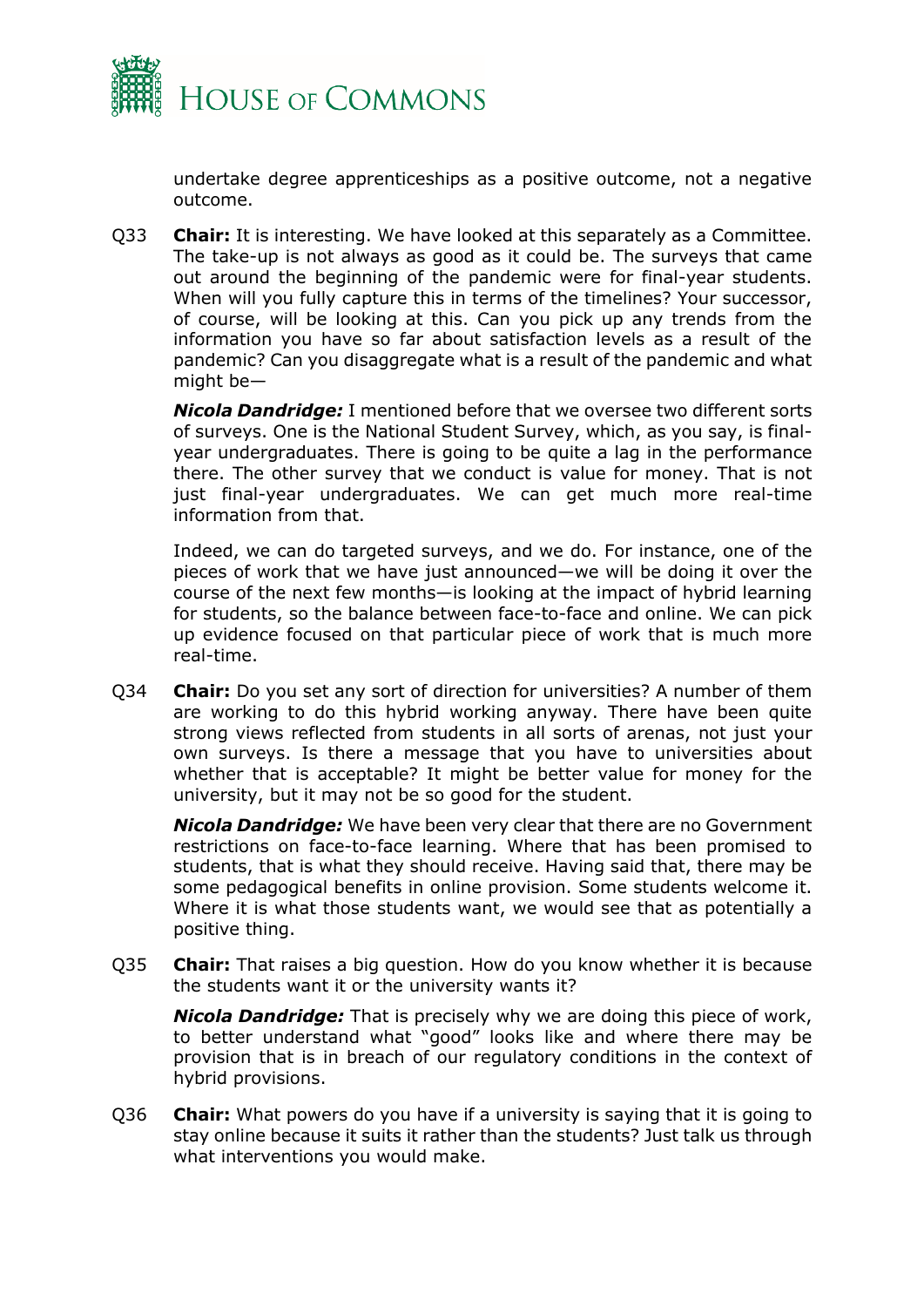

*Nicola Dandridge:* It is not for us to say how higher education should be provided. We are concerned about the quality of provision. If, for instance, we are finding that there is a breach of one of our quality conditions, if students are not getting the resources or the support they need, if their course is not challenging or whatever the problem is, that relates to our regulatory conditions and then we can intervene.

Q37 **Sir Geoffrey Clifton-Brown:** How do you monitor this? I had a lot of complaints last year. If the students are making complaints to the university and the university is taking no notice whatsoever, what is a student's route? Can they complain to you?

*Nicola Dandridge:* Yes, they can, and they do. We have received a number of notifications about frustrations with online provision. That is precisely why we are doing this piece of work that I mentioned. Our focus is very much on regulating the university. If the student wants redress because, for example, they have not received what they were promised, our advice to them is very clear. First, they should raise the issue with the university. If that does not work, they have the right to go to the Office of the Independent Adjudicator, which is the ombudsperson for the individual student. The OIA can make recommendations on all sorts of things. It can respond to the particular concern expressed by the student.

Q38 **Sir Geoffrey Clifton-Brown:** There were some fairly outrageous cases at certain institutions. If you received that and had good evidence of that, would you take action to communicate with that particular university?

*Nicola Dandridge:* Yes. We would tell the student to pursue a complaint through the OIA at the same time. Both would happen.

Q39 **Sir Geoffrey Clifton-Brown:** How many institutions have you done that with?

*Nicola Dandridge:* Do you mean in relation to the challenges during Covid?

**Sir Geoffrey Clifton-Brown:** Yes, not reverting back to physical teaching but instead doing all or an excessive amount of their teaching online.

*Nicola Dandridge:* Yes, we were in touch with a number of universities over the last couple of years during the pandemic. For instance, there was one university that had switched to online completely without the consent or agreement of the students. There were some where the assessment they were carrying out was very weak. There was another example where the university had not communicated clearly with the student. That was a big issue, actually. There was a difficulty with communicating, so students did not know what was going on. That was quite a theme, so we picked that up with the individual institutions. I cannot tell you the names of the universities.

**Sir Geoffrey Clifton-Brown:** No, of course. I am not asking for names.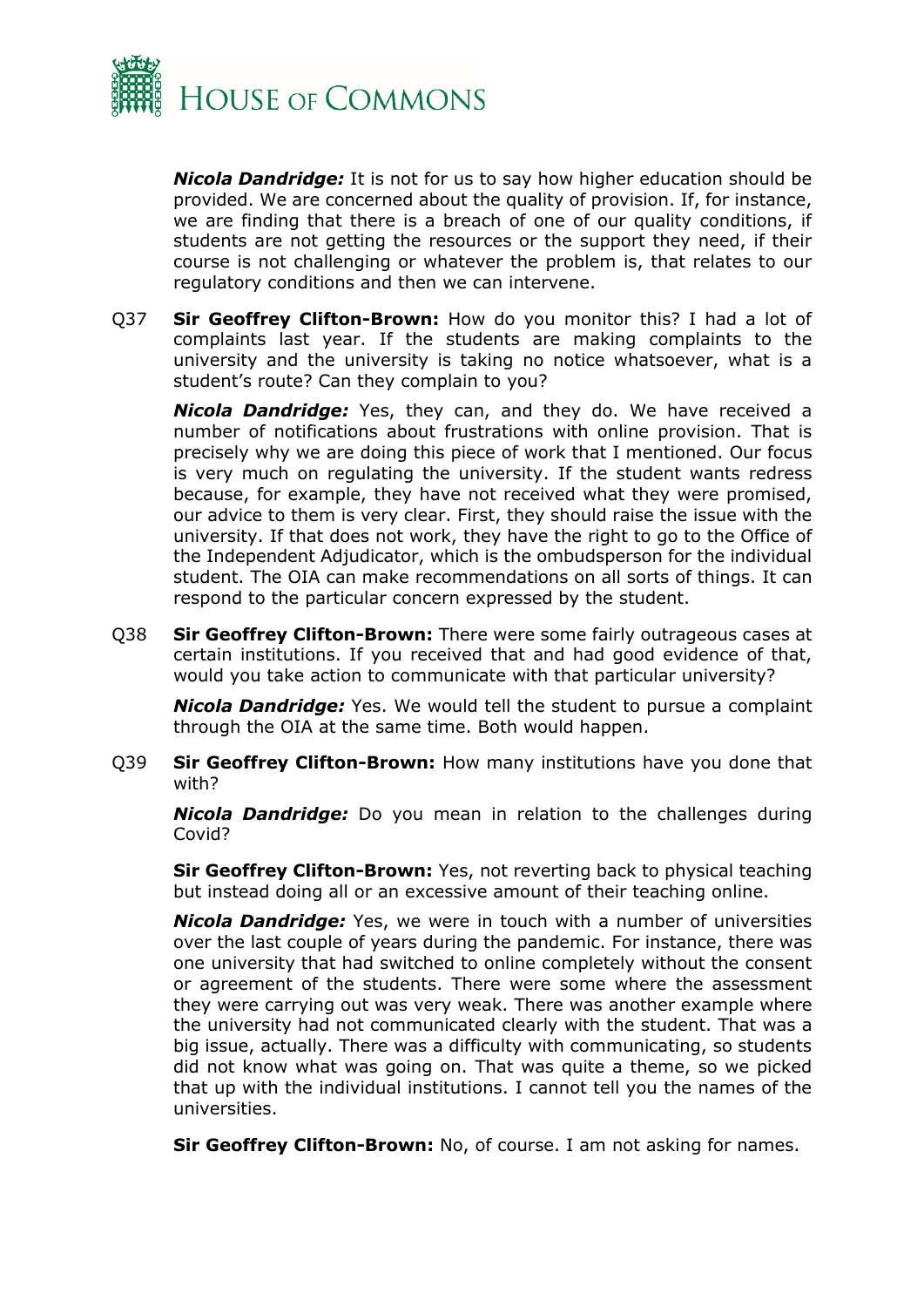

*Nicola Dandridge:* We picked those things up with the individual universities, but we also drew some conclusions and played those back to the sector. In particular, the issue about communication came over really strongly. We were very robust in saying to the sector, "You must communicate clearly with your students so they know what to expect." We would deal with both the individual university as well as trying to play some of these things back. There was a difficult balance during coronavirus, because, as well as students having a very challenging time, it was also difficult for universities and their staff. We were trying to get the balance right during that period.

Q40 **Sir Geoffrey Clifton-Brown:** My sense from my constituency correspondence is that it is a problem that has got better this year. Could you confirm that?

*Nicola Dandridge:* Yes, undoubtedly. We are seeing the overwhelming majority of students now going back to face-to-face teaching, as they want. Some of the challenges now arise from some students who prefer online and some who do not. Many universities are trying to navigate that path now, which is a slightly different problem from the one they had before.

Q41 **Angela Richardson:** Sir Geoffrey has talked about the students complaining. Are you aware of any universities that are looking at changing their business model in order to be viable so they can provide more and more content online and therefore provide a learning opportunity to students anywhere in the world?

*Susan Acland-Hood:* There were a number of universities that, through MOOCs and other methods, have looked at those kinds of opportunities in the past. We have seen more universities looking at that. That is not just in terms of trying to provide an offering to anyone anywhere, but also thinking about how they enhance their offer to their students. There are more universities where, for example, although they are offering face-toface, they are also recording lectures so that people can catch up later if they cannot go to them.

The vast majority of universities that I am aware of have also shifted their assessment arrangements. Many have shifted their arrangements for those who interview as part of admissions, for example. The vast majority of those have changed their practice on interview as a result of the pandemic. There has been quite a lot of adaptive learning as a result.

Q42 **Angela Richardson:** Are you able to assess, over the period of time that is in place, the quality of the provision for those students?

*Susan Acland-Hood:* That would be part of the OfS work that Nicola has described.

*Nicola Dandridge:* Yes, that is what we are going to be doing in the next few months. Clearly, there is a lot of interest in this area. We want to make sure that we are properly understanding what is happening in the sector. It is quite difficult to know what is going on. That is part of the purpose of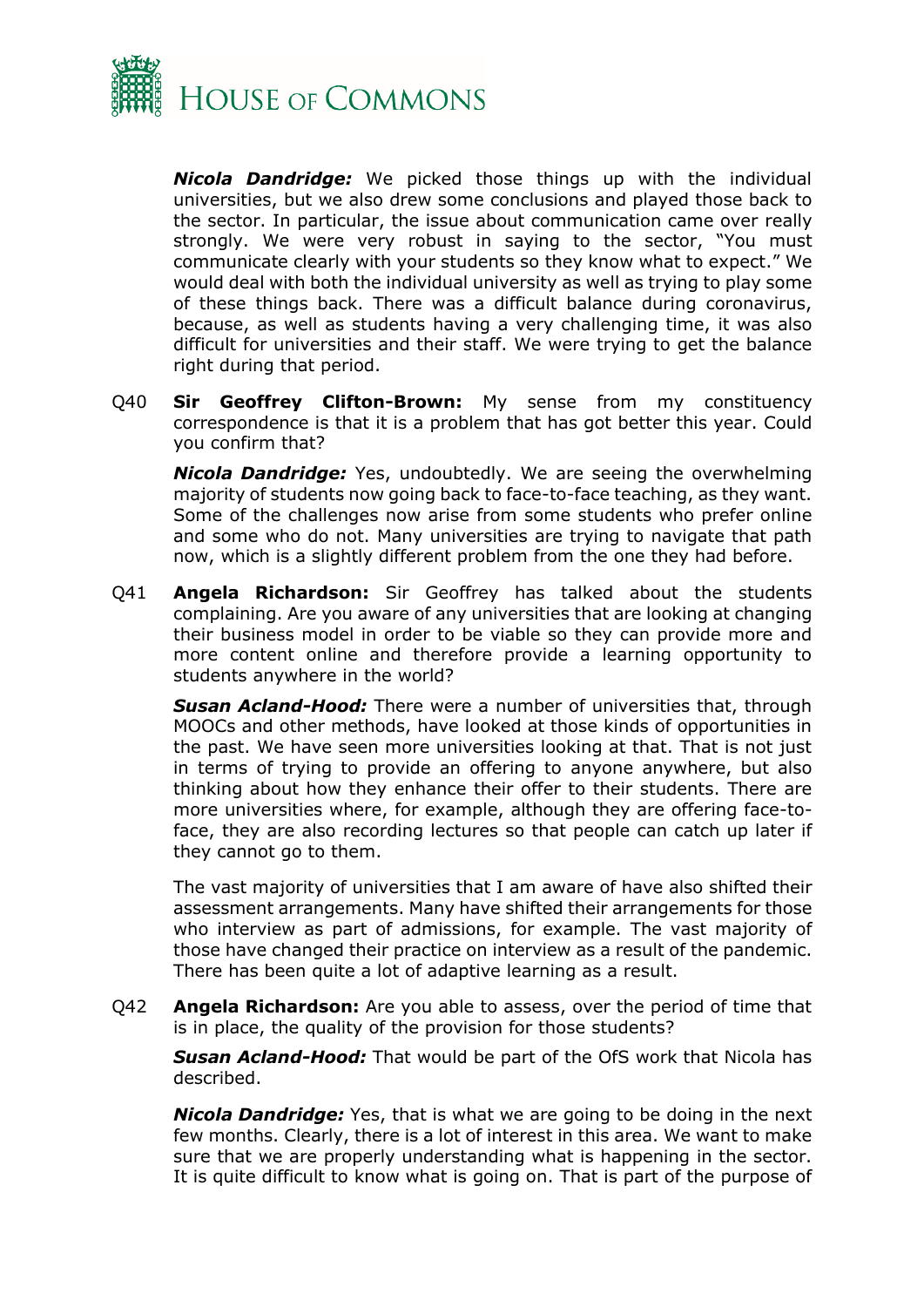

this piece of work. We want to get a better understanding of it, so we get a better sense of what good hybrid or online provision looks like and what poor quality looks like, where we would take regulatory action.

Q43 **Angela Richardson:** I am sorry if I missed it earlier, but do you have a point in time when you are expecting to report?

*Nicola Dandridge:* Yes, we are going to publish it this summer.

Q44 **Chair:** I want to turn to you, Ms Spinali, because you are responsible for holding the Office for Students to account. As the NAO points out, it does not have a very clear set of performance measures to demonstrate its own performance as a regulator. This has been an issue that we have found with other regulators. We sometimes do comparative work with regulators. How are you able to hold them to account and what are you doing in the Department to get the OfS to up its game in that respect?

*Anne Spinali:* There are a number of ways in which we hold the Office for Students to account. First, at ministerial level we set the strategy and we communicate the strategic priorities to the Office for Students. We have regular discussions at ministerial level with Ms Dandridge and the chair as to how—

Q45 **Chair:** It is more the quantitative metrics that we are interested in.

*Anne Spinali:* We regularly discuss the key performance measures with the OfS. Its forthcoming strategy, which will be published, will review those measures. Nicola can speak to that in more detail, because this is something that they have been looking at as part of the review of the strategy.

Q46 **Chair:** You are looking at the indicators. As the NAO highlights, out of 26 indicators, eight are still in development or have incomplete performance information. A further 11 indicators do not yet have associated targets. How can you do that job if you do not have that management information from the Office for Students?

*Anne Spinali:* Yes, absolutely. This is something we are very conscious of. A number of those indicators have been in development. With the past two years having been extremely busy on a number of other fronts, in conjunction with the OfS we have agreed that these are metrics that we are going to take a step back on, with a view to reviewing them as part of the strategy. This is not something that we are complacent about. The NAO has rightly identified that we need to do more work on those metrics. Nicola can probably talk about those in more detail.

Q47 **Chair:** When will those metrics be in a better place so that you can actually do your job?

*Anne Spinali:* We expect to have that in place by this summer.

Q48 **Chair:** Your successor, Nicola Dandridge, has got a job to make sure the OfS is up to scratch on these points.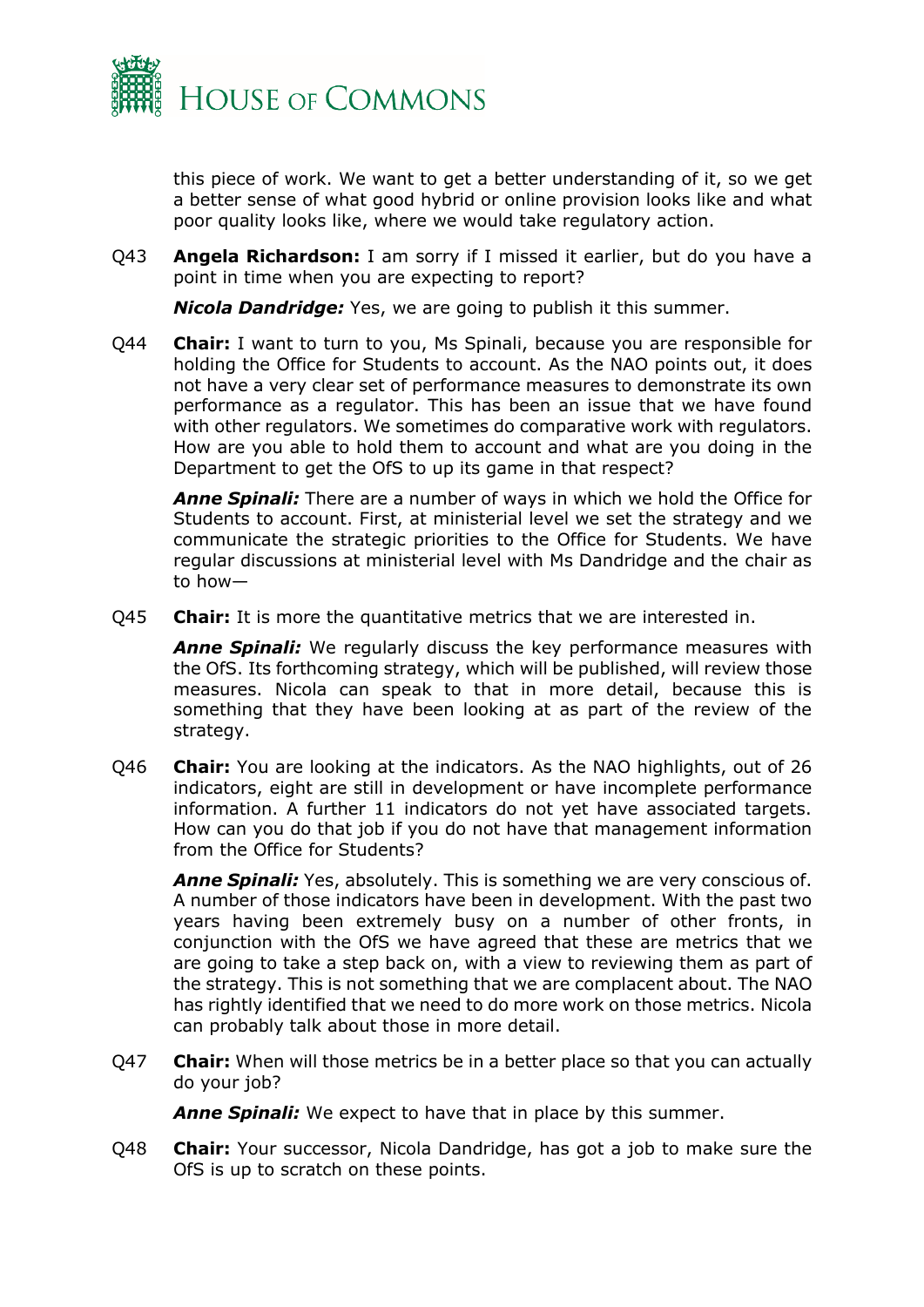

*Nicola Dandridge:* Yes, indeed. Would you like me to say a few words about the KPMs?

**Chair:** Yes, please.

*Nicola Dandridge:* First of all, I totally accept that it is a legitimate criticism that the NAO has made that we did not complete those KPMs. The overwhelming majority are in place. We were deliberately very ambitious about these KPMs. These are not just a mechanism to record transactions; they were also designed to measure whether we were succeeding in the most ambitious way as an effective regulator. They are very much focused on outcomes. We knew at the beginning that we would have to construct these measures. They are official statistics, and quite a lot of work needs to go into them. We were very clear that this was not going to be a quick fix.

We then had to reprioritise during the pandemic for two years. That is an explanation, not an excuse. We know we have to do this. We are publishing our new strategy on Wednesday. That signals some shifts that will impact on the key performance measures. The last couple of months was not the time to do it, but, as Anne has said, we now have the new strategy in place and the new KPMs will follow on from that. We just need to finish this and do this piece of work.

Q49 **Chair:** You did say the "majority" were in place—I think you used that phrase. But 19 out of 26 are not complete.

*Nicola Dandridge:* The measures are in place; we do not have the measurement sorted out yet.

Q50 **Chair:** The measurement matters for us and for the Department to hold you to account. I want to pick up on something Ms Green was asking about earlier. Some of these universities are very big institutions. Were any of them too important to fail? How far was the Department prepared to go to support them during the pandemic?

*Susan Acland-Hood:* There are two distinct questions there. There is something about whether there are any institutions that are too big to fail in general and then there is a separate question about how far we were prepared to support them during the pandemic.

We have held a position on this for some time. There was a really clear statement made by Michael Barber when he took over as chair of the Office for Students when it was first set up, which sent a really clear signal that it was really important that we did not operate a system in which any provider was too large to fail, because we had to think about the interests of students. We would always start by thinking about the interests of students. As Nicola has said, a lot of the work the OfS has done has been about making sure we require providers, for example, to have plans in place that mean they know what they would do to safeguard the experience of students if they, as an institution, were in difficulty.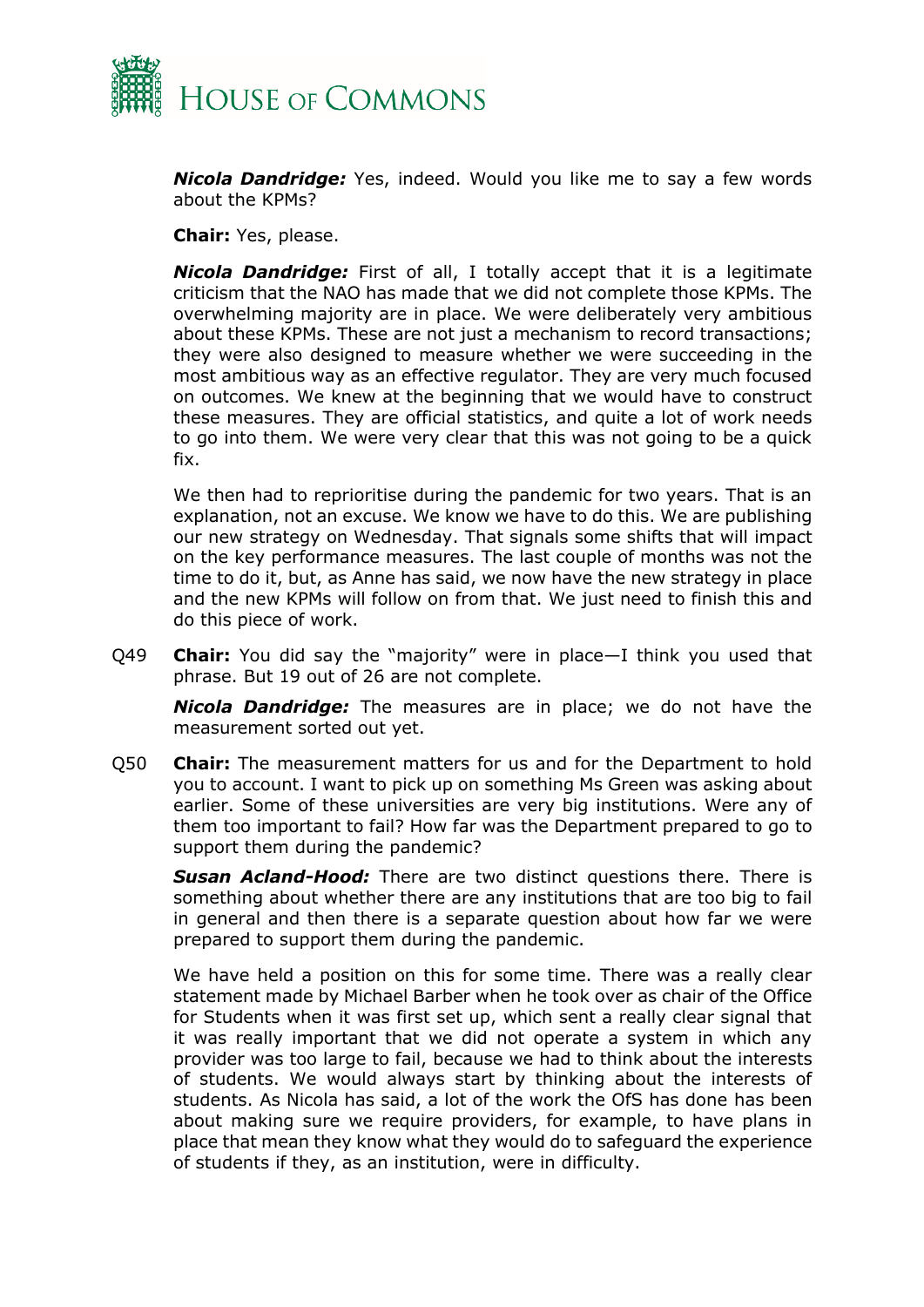

Q51 **Chair:** To be clear, the institution could fail, but you have mechanisms in place in relation to students, which we know about.

#### *Susan Acland-Hood:* Yes.

Q52 **Chair:** An institution also has a lot of research and other things that are not necessarily directly about students. Could that element of their work ever be too big to fail?

*Susan Acland-Hood:* No. I do not believe we would ever say there would be an institution that would be too big to fail, not least because—again, Michael Barber put this very well—we do not want institutions behaving as though they can do anything and assume they will be bailed out by the Government. We do not think that will cause them to act even in their own best interests, but certainly not in the best interests of students or indeed the consumers of their research.

Q53 **Chair:** Do you have any contingency plans for this? We have heard about all the threats. If an institution did fail and there were a major piece of research, presumably you would expect another institution to take that under its umbrella so that the research element was protected as well as the students.

*Susan Acland-Hood:* Our primary responsibility is for the student element. We would work with BEIS on the research element. Yes, we do work together and make sure we have contingency plans across the sector.

Q54 **Chair:** They are in place or could be very quickly put in place.

## *Susan Acland-Hood:* Yes.

Q55 **Chair:** Ms Dandridge, one of the criticisms of the OfS is about the way you use data. A lot of the institutions that you look at say that you get the data but do not see it in a contextualised way. Is that special pleading by the sector? We note that you were at Universities UK, so you were working for the sector and now you are working on behalf of students. I am assuming you are wearing your student hat now. Is that special pleading or is their criticism valid?

*Nicola Dandridge:* Funnily enough, I do not recognise that criticism in relation to financial data. There are separate issues about quality. I have not heard any university or college say that we do not need this data. There are issues around data burden and how we collect it, and we are doing a lot of work there. In terms of us needing this core data, the case is unequivocal: we need it.

It is very risk-based. We collect a basic core from every registered university and college. Beyond that it is proportionate to the particular circumstances they face. For example, if there is a university that is not causing us concern, we will not ask for more data from them. Where we do have concerns, we will escalate our engagement with them. That is documented in the NAO Report.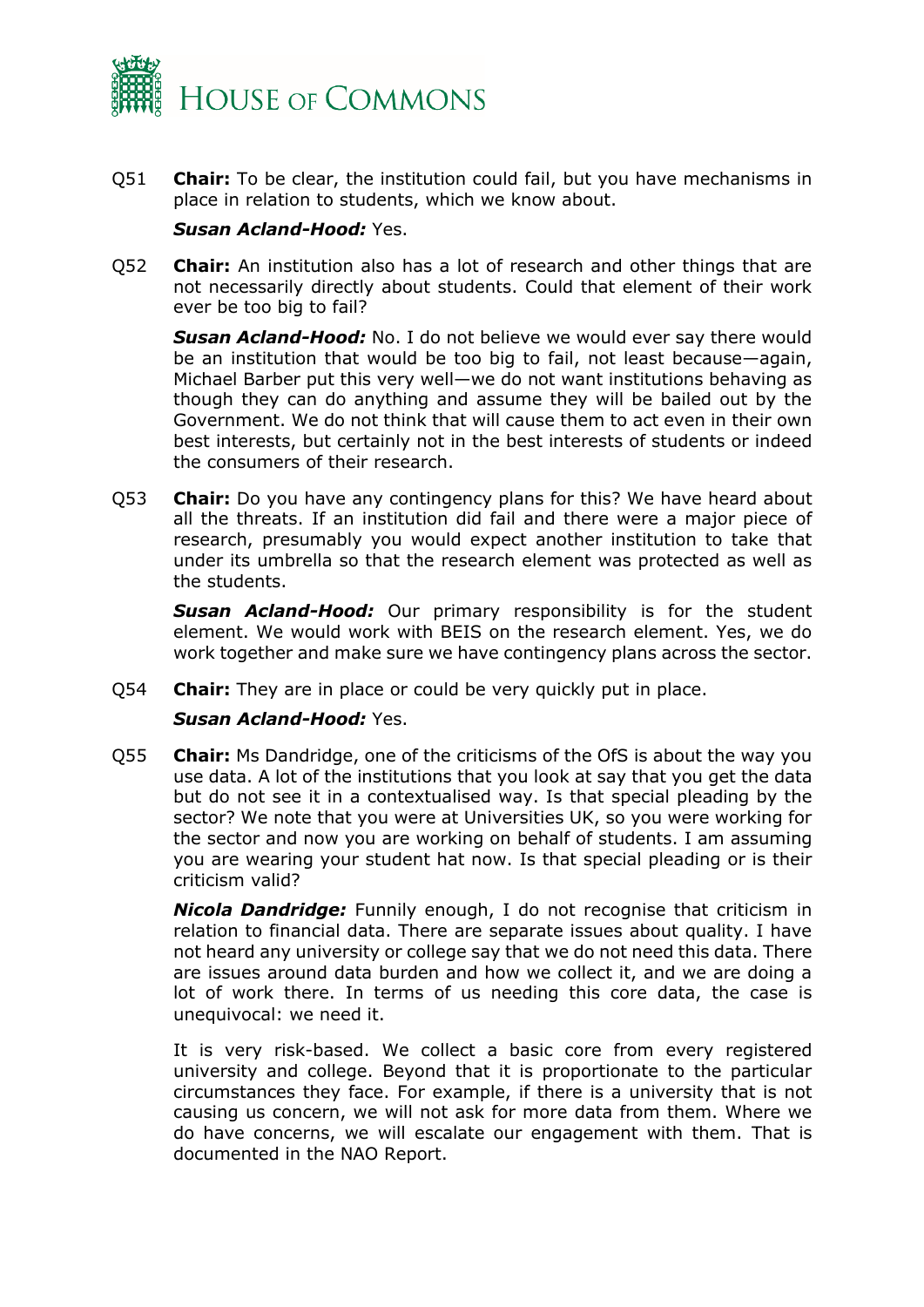

In relation to financial data, I do not recognise that and I do not accept it anyway. We have to have this data to be an effective regulator. Monitoring financial viability and sustainability has to be at the core of what we do. It is really important. I am fairly unequivocal on that score.

Q56 **Chair:** Why are they complaining?

*Nicola Dandridge:* We hear quite a lot about regulatory burden, but that does not relate to financial data.

Q57 **Chair:** What does it relate to? They are also concerned about you collecting data and then, they say, not being transparent about how you use it to make decisions.

*Nicola Dandridge:* We publish our data. In relation to financial data, for instance, they can use that. It is published by the Higher Education Statistics Agency. They can benchmark it. It is publicly available. That is available to them.

One of the references in the Report is to benchmarked information. That arises as an issue in the context of quality. For instance, there is this debate about the extent to which the context of students should be taken into account when assessing their outcomes, but that seems to be a long way away from what the NAO Report is about. Benchmarking financial data may be useful for the universities—I can see that—but it is not so useful for us as a regulator, because either a university is solvent or it is not.

Q58 **Chair:** One would assume they are benchmarking themselves against each other anyway.

*Nicola Dandridge:* You would think so. That information is certainly publicly available. We spend a lot of time thinking about how we can present the financial data in a way that is usable and of most assistance to the sector. We do everything that we could reasonably be expected to do to make that data transparent, available and useful.

Q59 **Chair:** You ask students for their feedback but you do not ask the sector. Why is that?

*Nicola Dandridge:* We do. Most of what we do in regulatory terms is subject to consultation. We also arrange workshops and regulate meetings. We meet with the representative groups all the time. This year we are going to be doing a more systemic survey with providers to find out what they find helpful and what they do not find helpful about our work. That is work that we will be taking forward this year.

Q60 **Chair:** You have lots of conversations, meetings, consultations—

*Nicola Dandridge:* Yes, all the time.

Q61 **Chair:** But you are now going to make sure it is a bit more—

*Nicola Dandridge:* We are going to make it a bit more systemic, yes.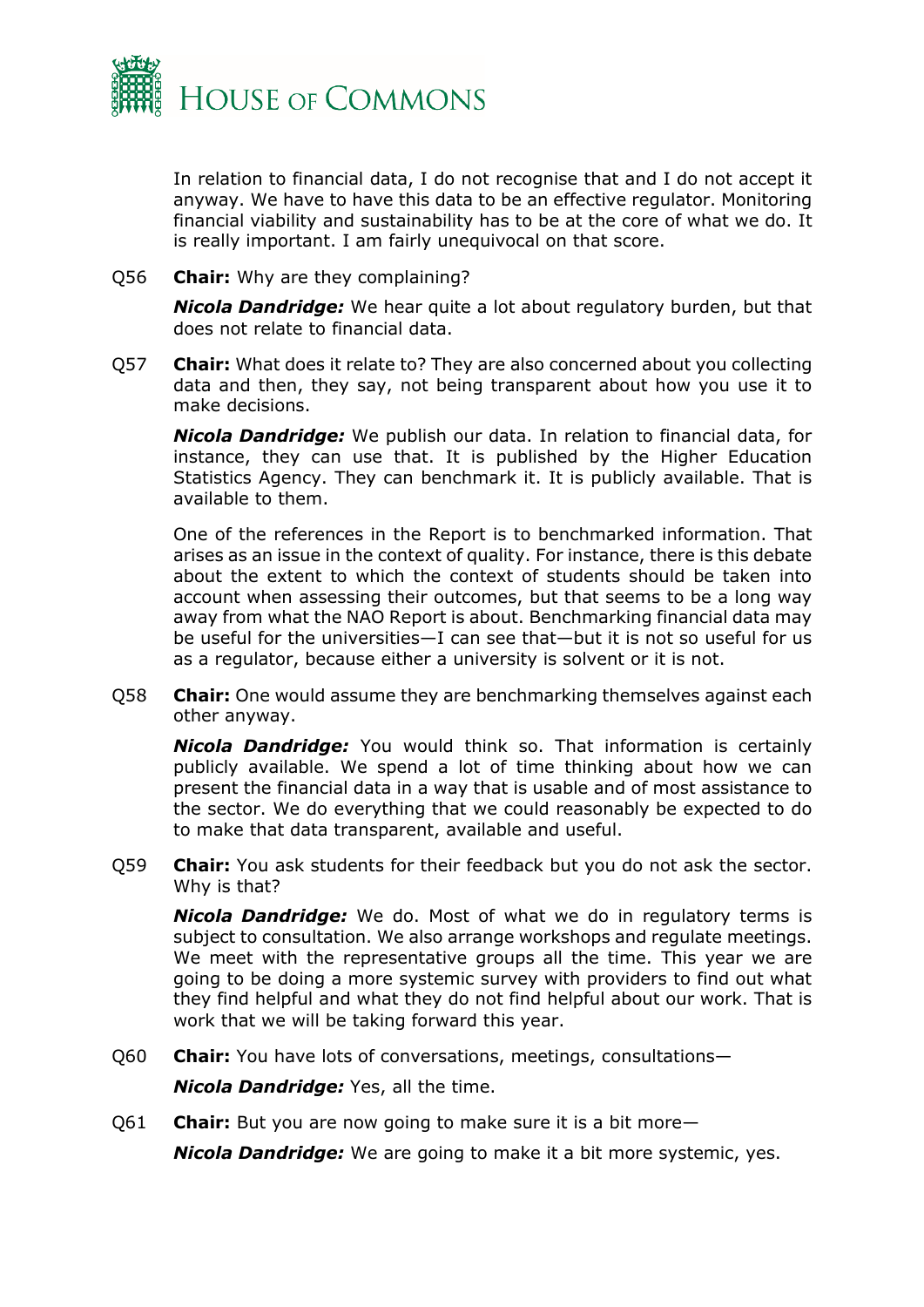

Q62 **Chair:** It is going to be similar to the student survey.

*Nicola Dandridge:* Yes, exactly right.

Q63 **Chair:** You will have benchmarks each year that you compare them against, for example.

## *Nicola Dandridge:* Yes.

Q64 **Chair:** You have to prove to them that you are valuable to them. What is the most useful thing that the Office for Students does from the point of view of these institutions? I will perhaps put it in another way. What would you like them to listen to that you are doing that would make a difference to students most of all? Where are the weaknesses in the sector?

*Nicola Dandridge:* We were set up to regulate in the interests of students and stakeholders, not universities. That has been a shift that has been quite difficult to communicate sometimes, because it is not how the arrangements were before. I hope we will succeed in demonstrating that having an effective regulator of quality and financial viability that does all the things we do benefits the sector in the long term and that it is in the interest of the health of the sector to have an effective regulator. That is part of the process that we are going through at the moment.

Q65 **Chair:** It takes a while to change from being the poacher to being the gamekeeper—whichever way around it is. We have talked a bit about what happened during the pandemic. What lessons have you learned during Covid that can make you more effective as a regulator?

*Nicola Dandridge:* From the perspective of students, we have certainly heard loudly and clearly how important face-to-face teaching is. That, therefore, has led to this piece of work that I have mentioned before. One of the things that we became very aware of during the early days of the pandemic was that we felt we did not have the tools needed to intervene quickly if we were facing a provider failure. That was quite urgent.

In early 2020 we consulted quickly and introduced a new regulatory condition, which would allow us to impose directions on a university that we felt was at material risk of failure. That would allow us to require them to specify what they are doing to protect students' interests, to make sure students can transfer or be taught out and that evidence is retained to enable students to demonstrate the credit they have secured, and to ensure they have complaints processes and a compensation scheme in place, and so on and so forth.

We now have that power to intervene very quickly if we are faced with provider failure. That was undoubtedly a consequence of what we learned during the pandemic. That will stand us in good stead for the future.

Q66 **Chair:** How are you monitoring whether universities and higher education providers are maintaining that? If it happens, it could happen quite quickly.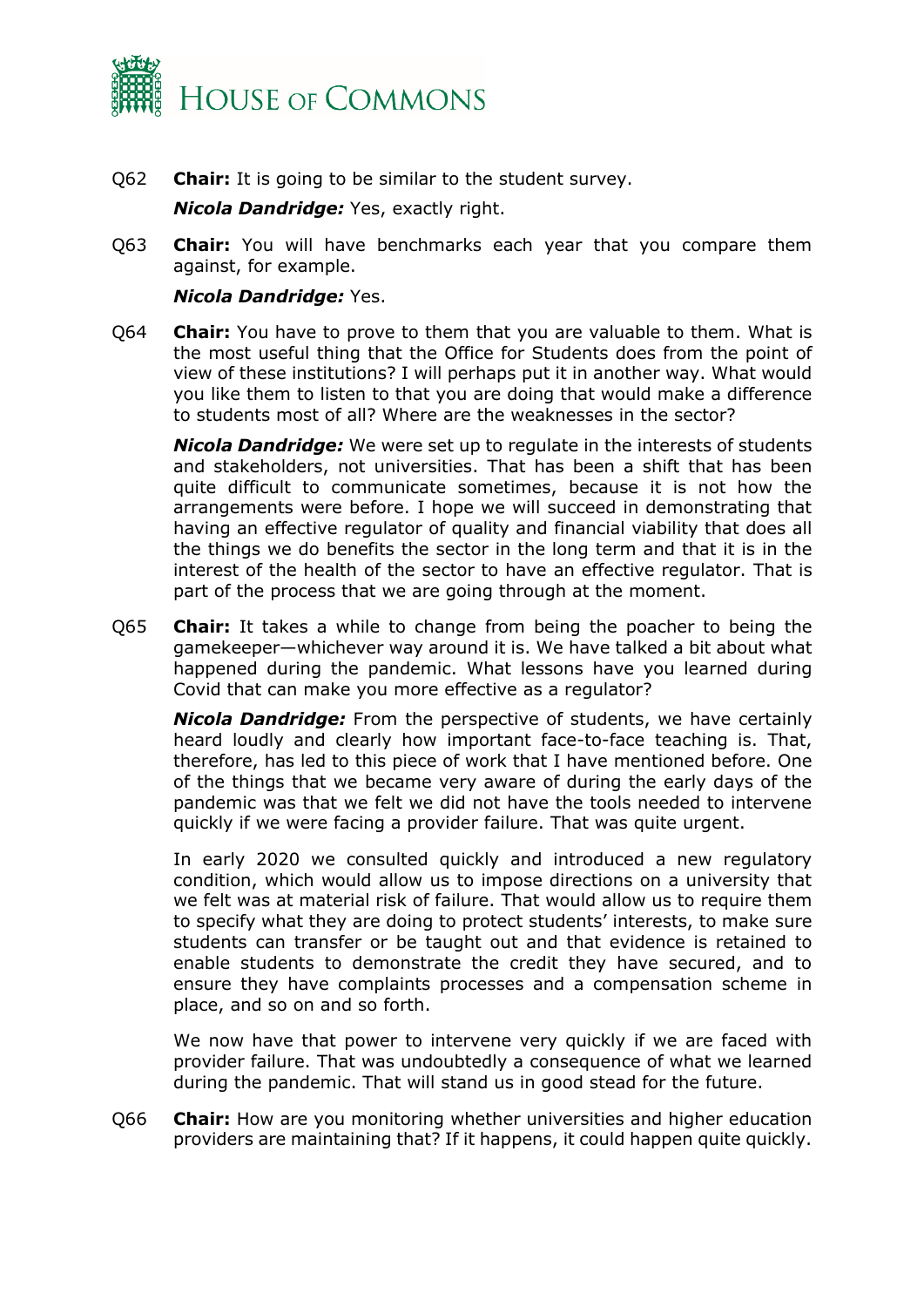

*Nicola Dandridge:* Yes, exactly. It will be triggered where we have reasonable concerns about the financial sustainability—

Q67 **Chair:** You say "triggered", but how do you make sure they have the preparations in place to turn that support and referral mechanism on?

*Nicola Dandridge:* There is a process of escalation. If we start to have concerns, we will start to have discussions with the university. As it gets more serious, so our expectations will increase. We will ask them to put these things in place if they are not already in place. At the point when there is a direction issued, they just have to do it. This is an escalating process of requirements rather than something that is suddenly triggered.

Q68 **Chair:** The one experience I had of it as a constituency MP was that it was quite sudden and left people at quite a loss. Often the students themselves were not aware that a problem was coming down the line. With the Office for Students in place, you will presumably be communicating or making sure there was communication with students, if there were a risk. That can also undermine the institution. You are in a difficult balance there.

*Nicola Dandridge:* As I say, one of the things we learned during the pandemic is that we needed to have these powers. That is something that has changed. When we communicate to students is a very vexed issue. On the one hand, they do need to know if they are signing up to a university that is failing. On the other hand, communicating with students could bring about the provider failure itself. That is a very live issue that we discuss very closely with our board; we want to get the balance right around external communications. You can see it is not straightforward.

**Chair:** Yes, absolutely.

Q69 **Kate Green:** Can I return to the student experience and their perception of the experience they are having? The NAO Report shows that a rather shockingly high 54% of students think their courses are not value for money. Are you concerned about that?

*Nicola Dandridge:* Yes. It is a very low figure. It needs to be set against the national student survey results, which are 82% or 83% satisfaction, going down to 75% during covid. That is an overall positive measure and it is an indication as to the overall student experience. This is about value for money. That is tied up with perceptions of the tuition fee and what students are getting for it.

To answer your question, are we concerned? Yes, absolutely. As I said, that is one of the major things we have to tackle. Our four regulatory priorities are equality, access, participation and value for money, which is one of the things we are really going to be focusing on. A lot of our work is going to be looking to reverse that, as I said before, primarily by addressing issues of quality, where students think they are not getting the quality that they deserve.

Q70 **Kate Green:** You do not actually have a definition of value for money.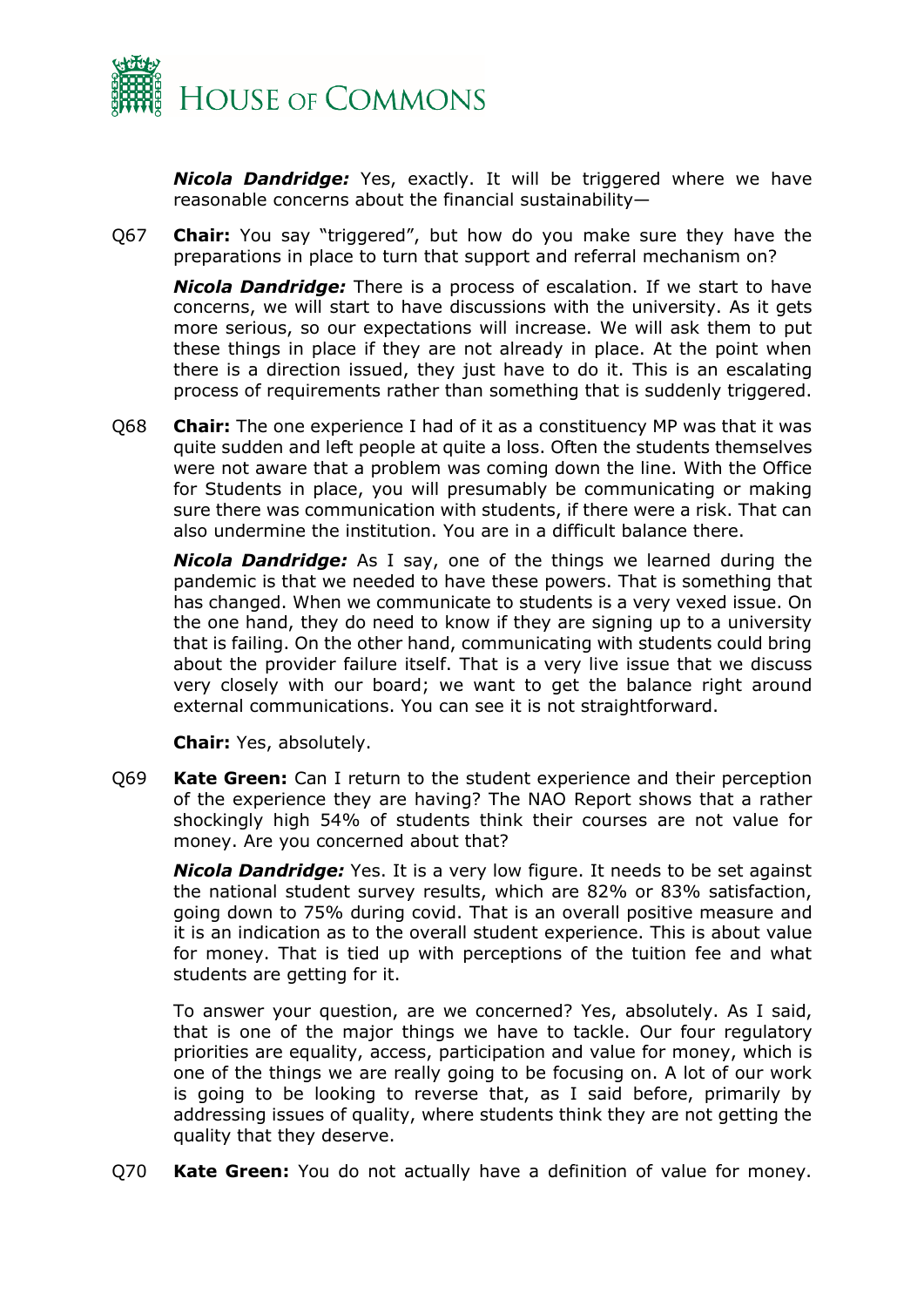

Indeed, isn't it your view that it could mean different things to different people at different times?

#### *Nicola Dandridge***:** Yes.

Q71 **Kate Green:** While I understand that, how are you going to sit that alongside being able to track improvement over time?

*Nicola Dandridge***:** Back in 2019 we published a value for money strategy, in which we set out precisely our position on this, where we think that value for money, at one level, depends very much on the work we are doing on quality, student protection and all the rest of it. Therefore, the measures that relate to those broader issues will be the measures that impact on value for money.

At the same time we need to ask students what they think about value for money. That is the survey that I have mentioned before, where we are asking students what they think. We have those two measures in place, but certainly the student perception of value for money is that very low figure in the NAO Report, which we want to see turned around.

Q72 **Kate Green:** You may have answered this before—I apologise if I missed it—but the student satisfaction survey is conducted with final-year students. Why is it not conducted with students at every stage of their degree course?

*Nicola Dandridge***:** There is a question. The sense is that the undergraduate will have a better sense of the overall performance of the university and their experience in the final year, when they can look back over the entirety of their undergraduate career. That was the thinking behind it.

Q73 **Kate Green:** But you are missing out on the opportunity for early warnings signals, are you not?

*Nicola Dandridge***:** This is true.

Q74 **Kate Green:** Is it something that the OfS and the Department are continuing to consider?

*Susan Acland-Hood***:** It is something we can continue to look at.

**Chair:** Ms Dandridge is looking to her pay mistress.

Q75 **Kate Green:** And if you should do it, are there the resources available to do it?

*Nicola Dandridge***:** That is a consideration, yes.

*Susan Acland-Hood***:** Everything we choose to do that we are not doing at the moment has an opportunity cost. It is a question of balancing it against other things we could do.

Q76 **Kate Green:** Would the institutions be paying for it? Where would the funding come from for the student satisfaction survey?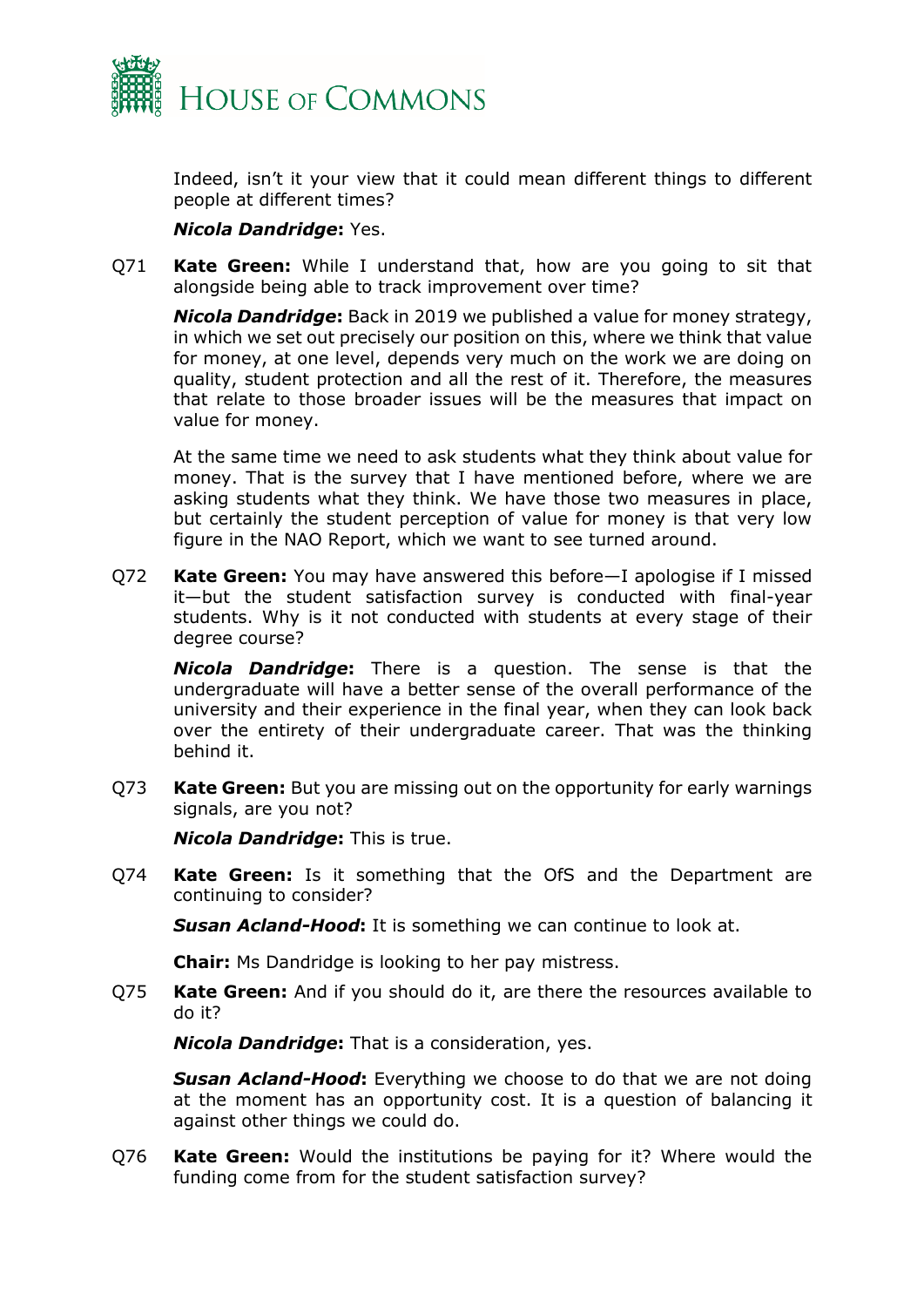

*Nicola Dandridge***:** We pay for it, but it comes from the registration fee. The question is one of balancing the benefit and the cost.

*Susan Acland-Hood***:** It is one of those things that has felt particularly acute over the last couple of years because we have seen people's experiences change so dramatically as a result of covid year on year. I do not think it has felt as acute as that in slightly more stable times.

Q77 **Kate Green:** None the less, do you know what students think about how often they are surveyed and whether they would appreciate the opportunity to respond more frequently to satisfaction surveys?

*Nicola Dandridge***:** It is something we can look at.

**Kate Green:** Have they been consulted recently on this particular question?

Q78 **Chair:** You have a student on your board, do you not?

*Nicola Dandridge***:** Yes, and we have a student panel as well. We can take this away and reflect on it.

*Susan Acland-Hood***:** The other thing is that a lot of universities will carry out much more regular individual surveys of their students and be able to see the patterns.

Q79 **Kate Green:** Returning to the questions we were asking earlier about the increasing number of international students, what are universities actually doing to drive up the number of international students they recruit? You mentioned going into more countries, Ms Acland-Hood. Is that their only strategy, or are there other things that they are doing to make the UK a more attractive destination for international students?

*Susan Acland-Hood***:** A lot of this comes back to quality and reputation. We continue to attract international students because we have very highquality higher education providers in general who offer something that international students want. There is also clearly an interrelationship with the work that we do with the Home Office on making sure, as I said, that we have visa regimes that offer students opportunities both to come and study and to make sure that they have opportunities as they emerge from their studies.

Universities have a wide range of strategies. I mentioned Steve Smith, who is our champion for international education. He works very closely with the Department for International Trade and others to make sure that we are going and talking about these opportunities as we discuss other trade opportunities. We will bring university delegations and offer opportunities for them to come alongside as we do that.

Beyond that, I would say that it is very diverse—I am sorry; I said I might say that a few times during this hearing. It depends a lot on the individual strengths and strategies of institutions. We are really positive about the number of institutions that are starting to think really carefully about the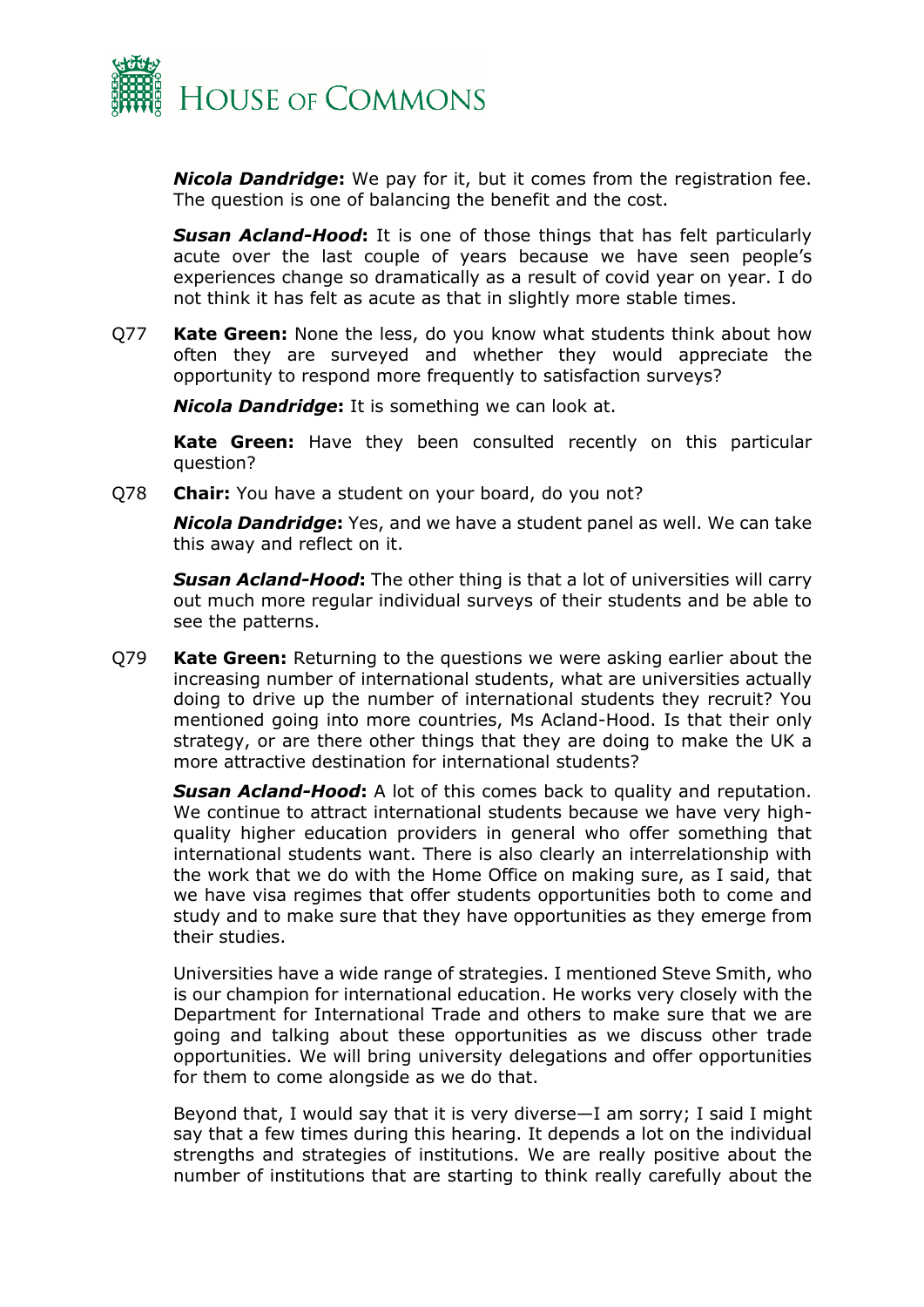

subjects and areas in which they have a particular distinguishing strength, and they will use that both for domestic and international recruitment. We think that is a positive feature in the system.

Q80 **Kate Green:** How would you assess the competition that our institutions face from other countries?

*Susan Acland-Hood***:** I might bring Anne in on this in a minute. At a headline level, it is a very competitive market. There are many countries around the world that are seeking to bring in more international students, for exactly the same reasons that we are. There is a very basic contribution to GDP. I have colossal numbers in my pack for total contribution of the higher education systems to GDP; it is about £52 billion, with international students specifically somewhere around £17 billion.

There are also really positive effects in terms of our openness to the world and our ability to share ideas. At the moment, that kind of contribution to values and liberal and open ideals feels particularly important.

There is a wide range of reasons why we and other countries seek to attract international students, and we see lots of people entering into that. As I say, we are really proud that, among our main international competitors, we are the only country that significantly grew our international student recruitment during the pandemic, and we continue to put a lot of emphasis on this.

Q81 **Kate Green:** Between your Department, the Government as a whole and individual institutions, who bears responsibility for maximising international student participation?

*Susan Acland-Hood***:** The only possible answer to that question is that it is a shared responsibility and one on which we seek to work together. I talked about the international education strategy we set out last year, and that sets that out.

*Anne Spinali***:** It is true that we start from a position of strength. We have four institutions in the top 10. As Susan had set out, it is not about being complacent; it is about agreeing and taking forward together the objectives as set out in the international education strategy, and working with individual institutions to make sure that their position, their attractiveness and what they have to offer more generally are known to those various markets in which we go. It is a very active engagement on the ground by those institutions, as well as by Government.

Q82 **Kate Green:** Just returning to the learning from covid and the spotlight that put on student protection measures, are you confident now that the current student protection plans are fit for purpose and will adequately protect students?

*Nicola Dandridge***:** In part, we have addressed that issue by introducing the new condition C4—the one I was mentioning before—which allows us to impose directions on a university at risk of failure. We also acknowledge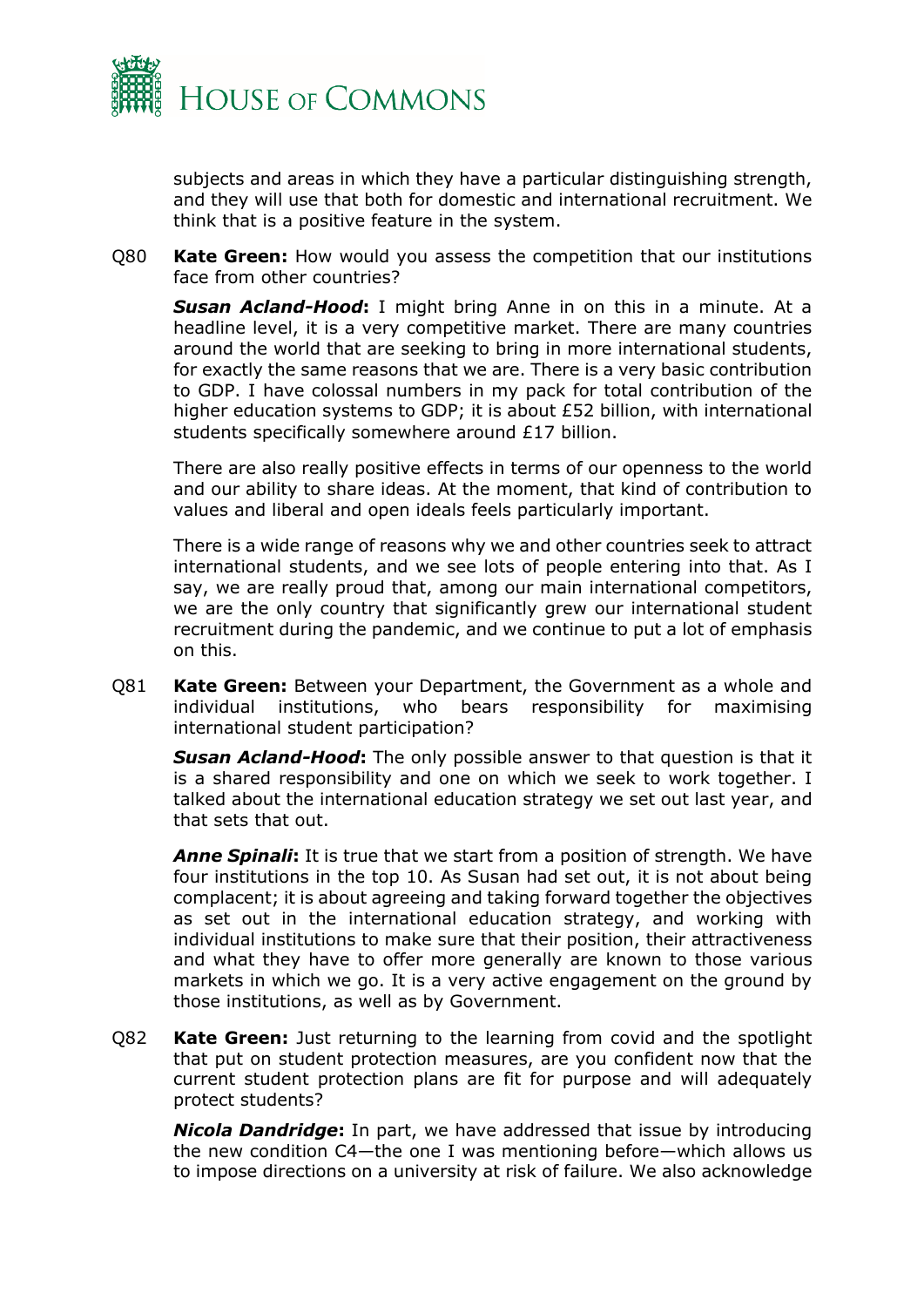

that the student protection proposals do need review, and we are committed to doing that in the next business plan. We will be giving this a thorough looking at over the course of the next 12 months, and it is written into our plan, so we will be doing it.

Q83 **Chair:** We have talked a lot about value for money for students; Ms Dandridge answered some questions on that. What would each of you say is value for money for students, given there is not an actual definition for the Office for Students? Ms Dandridge, why is there not a definition, and how can you go about assessing it?

*Nicola Dandridge***:** The first thing we did when we were established way back in 2018 is commission a consortium of student unions to look at what the definition of value for money should be. Unsurprisingly, it came up with a whole host of different things because so many different students can have different views on it. It is a fool's errand to try to come up with one definition, but there are some emerging themes and some priorities, of which quality of provision is undoubtedly at the core, but also student outcomes. There are many students who go to university because they want a job. That has to be part of an assessment of value for money.

We have pulled out the main themes that we think represent value for money, and they are replicated into our business plan and our priorities.

Q84 **Chair:** What about you, Ms Acland-Hood?

*Susan Acland-Hood***:** I agree with that.

Q85 **Chair:** There is unity among our witnesses on that. When we talk about students coming from overseas, there has been some tension in Government—I know you are officials—where you have one Department, the Home Office, making noises about people not being allowed into the country without perhaps more hurdles to get through, and then the Department for Business, Energy and Industrial Strategy and your Department keen to see more foreign students coming. We know that the minute there is a tightening of restrictions for people from some countries, you see the Canadians and Australians very quickly advertising all over the place for English-speaking students and English-speaking degrees. How do you manage that tension? Which is winning out at the moment in Whitehall?

**Susan Acland-Hood:** I recognise the tension you have described, and I have certainly lived it from a whole series of different roles in Government. I have worked in the Home Office. I have worked in the Treasury, in the enterprise and growth portfolio, where I was having that conversation too.

When it comes to students, the story has moved on quite a lot in recent years. We find ourselves very rarely actually involved in any particular environment of tension on this around Government. It is now generally accepted by all in Government that increasing international student participation is a good thing and that the visa regime should support that.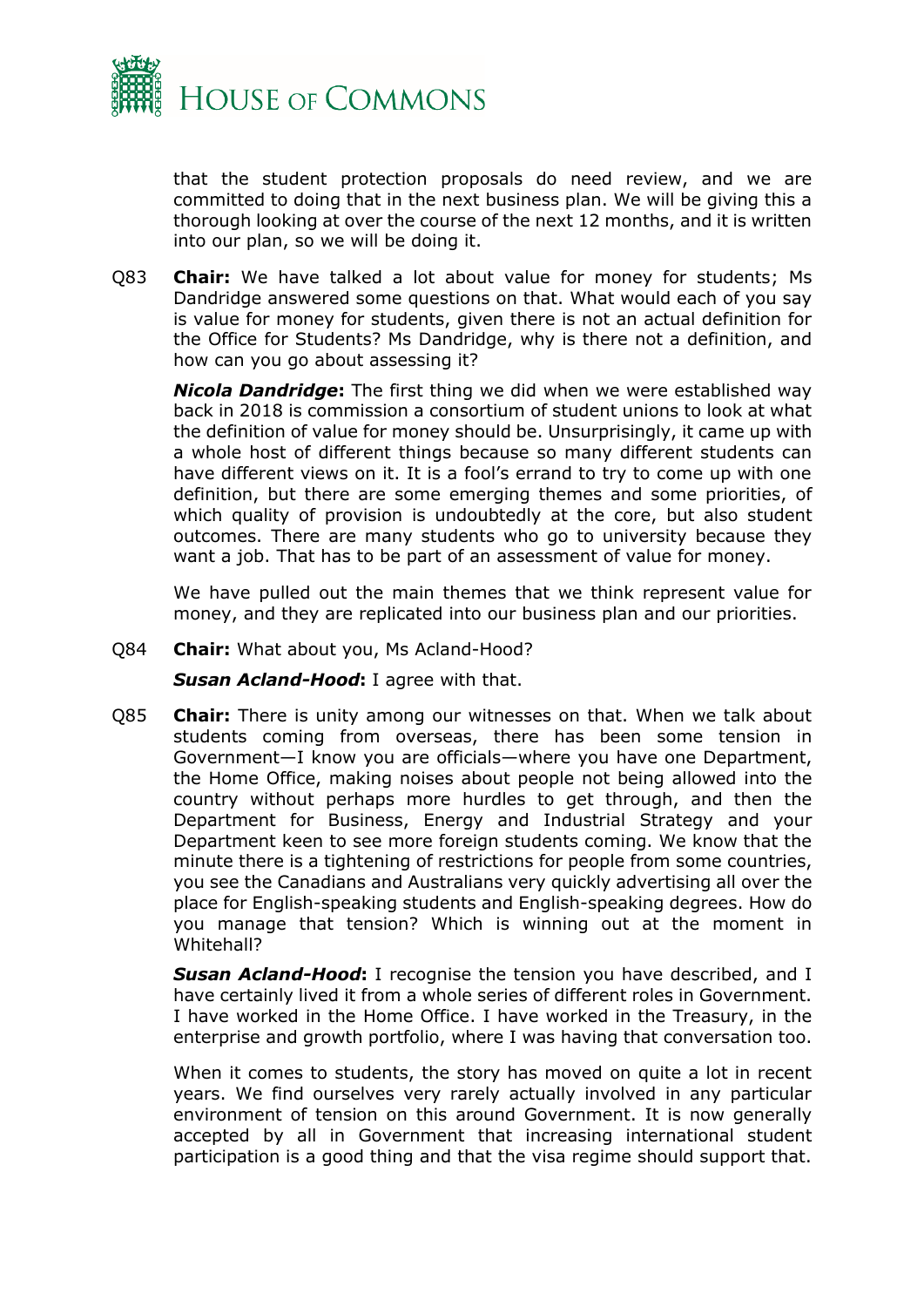

We are in a qualitatively different place from where we were even five years ago on that issue.

Q86 **Chair:** Ms Spinali, I think you might have been there when Ms Acland-Hood was not, when the health surcharge came in, for example. Did the Department put any points of view across in Government about the impact that might have on attracting students from overseas?

*Anne Spinali***:** We certainly fed in some views. To add to what Susan just said, in terms of what happened during the pandemic, the relationship with the Home Office on easing visa requirements, visa restrictions, visa eligibility and in-country switching was one where we were co-operating in order to make sure that students could continue benefiting, either from studying in the UK and getting some help or from the country in which they were stuck and not able to come to the UK, in terms of being able to do that. As I said, it was quite a good story and a good experience.

Q87 **Chair:** I could make some comments about the Home Office's recent performance, but perhaps I will not go there in this session.

Ms Dandridge, a local university to me, Queen Mary University, recently had lecturers striking, mostly over pay, as did many other universities. In that case they have revoked pay, not just for the day of strike but until classes are rescheduled. Does the Office for Students have a point of view on that? There are some questions about whether that is legal.

*Nicola Dandridge***:** We do not take any view on the substance of the industrial action. Our concern, reflecting our remit under the Higher Education and Research Act, is solely the impact on students.

Q88 **Chair:** But in that case the impact for students presumably is better if those missed classes are rescheduled. Do you have a position on that?

*Nicola Dandridge***:** Yes, we do. We have made it clear that our regulatory conditions continue to apply during industrial action, and we therefore expect universities to take all steps that they can to mitigate the impact on students. Having had a really difficult experience during the last few years, during coronavirus, the last thing they need is industrial action. Without getting anywhere near the substance of the dispute, we have made it clear that we expect the impact of the action on students to be minimised. If alternative arrangements cannot be made, then they need to consider whether there is a case for tuition fee refunds or compensation of some sort.

**Chair:** So a student either has the same experience, a good experience or similar—

*Nicola Dandridge***:** Or similar, so if there are alternative ways of delivering.

Q89 **Chair:** Ms Acland-Hood, is what has been happening at Queen Mary University legal?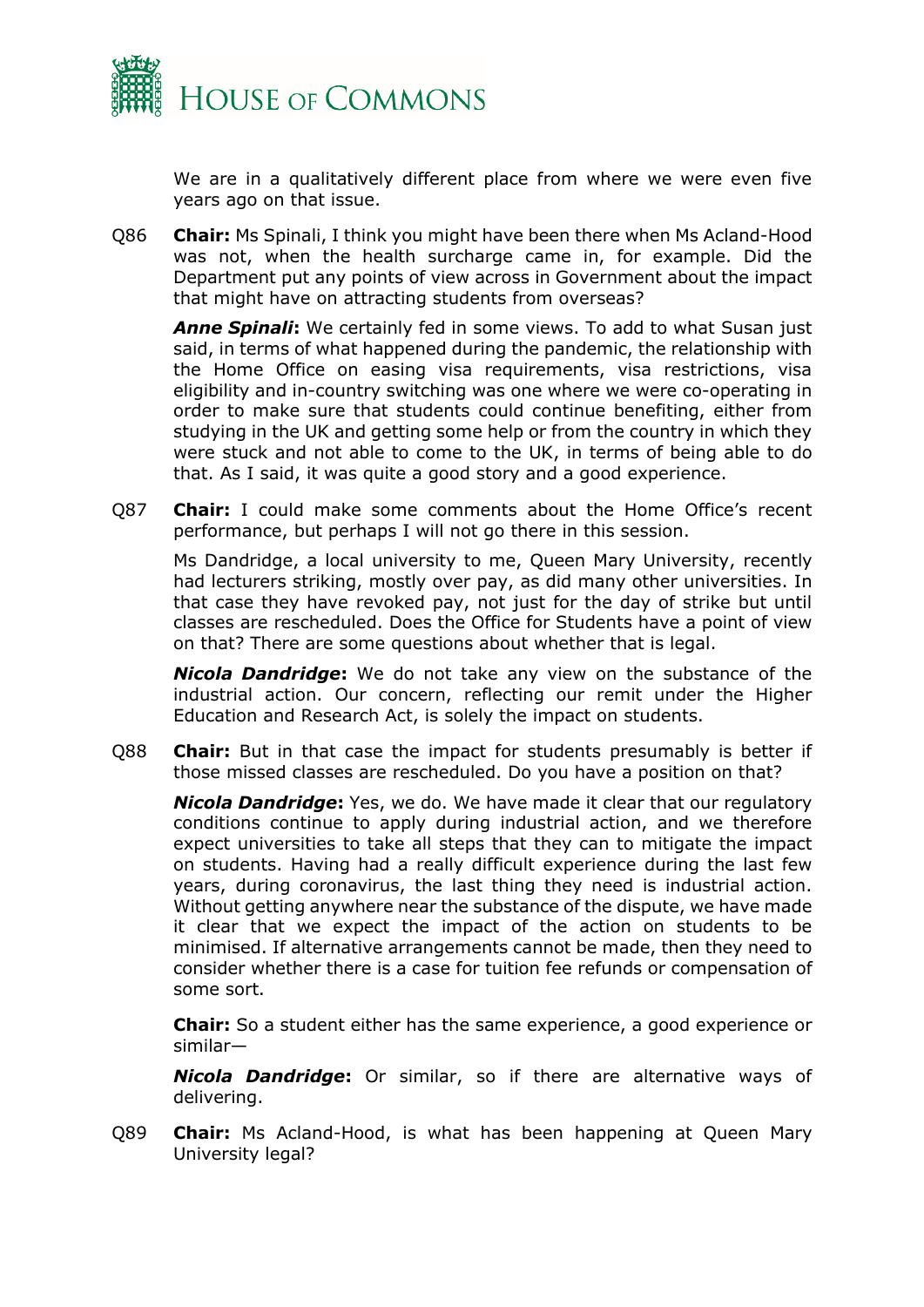

*Susan Acland-Hood***:** Again, that is a matter for the employer and their staff to work through.

Q90 **Chair:** If I were a university coming to the Department for guidance, thinking, "They have done that down the road; maybe I will try it too," what would be the advice from your Department?

**Susan Acland-Hood:** Universities are independent institutions. They are the employers of their staff, and we do not get involved in employment questions between universities and their staff.

Q91 **Chair:** It is a bit more than an employment question, is it not, because it is about the way that a trade union role plays out? I believe there may be a challenge, and that could also have an impact on the universities. Are you watching this from where you sit?

**Susan Acland-Hood:** Yes, we are certainly keeping an eye on that.

Q92 **Chair:** Are you aware of other universities doing a similar thing?

*Susan Acland-Hood***:** I am not.

Q93 **Chair:** This is a fairly unique example. Have you had a conversation with the vice-chancellor?

*Susan Acland-Hood***:** That is not to say it is not happening, but I am not aware.

**Chair:** Have you had a conversation with the vice-chancellor?

*Susan Acland-Hood***:** No, I have not.

Q94 **Chair:** Finally, I want to turn to you, Ms Dandridge. You will be leaving your post next month. Do you yet know who your successor is?

*Nicola Dandridge***:** Arrangements are being made for an interim chief executive, who is Susan Lapworth, director of regulation. She will be a fantastic interim, and her post will continue until December. A recruitment process is being undertaken by the DfE at the moment for a permanent appointment.

Q95 **Chair:** You have someone coming in, but not until December. You have someone coming in to take over temporarily, or maybe not, depending on whether she applies for the post. What would be the top three things that you think your successor will have on their desk when they arrive that, if you were staying in the job, would keep you awake at night?

*Nicola Dandridge***:** Quality is at the heart of what we do, making sure that students have a positive academic experience. Financial viability and sustainability has to be there as well, and also access, participation and social mobility. We know that the pandemic has impacted certain students more than others from disadvantaged backgrounds. That will have to be a priority too. Those are the three I would identify.

Q96 **Sir Geoffrey Clifton-Brown:** Ms Acland-Hood, I do not know whether you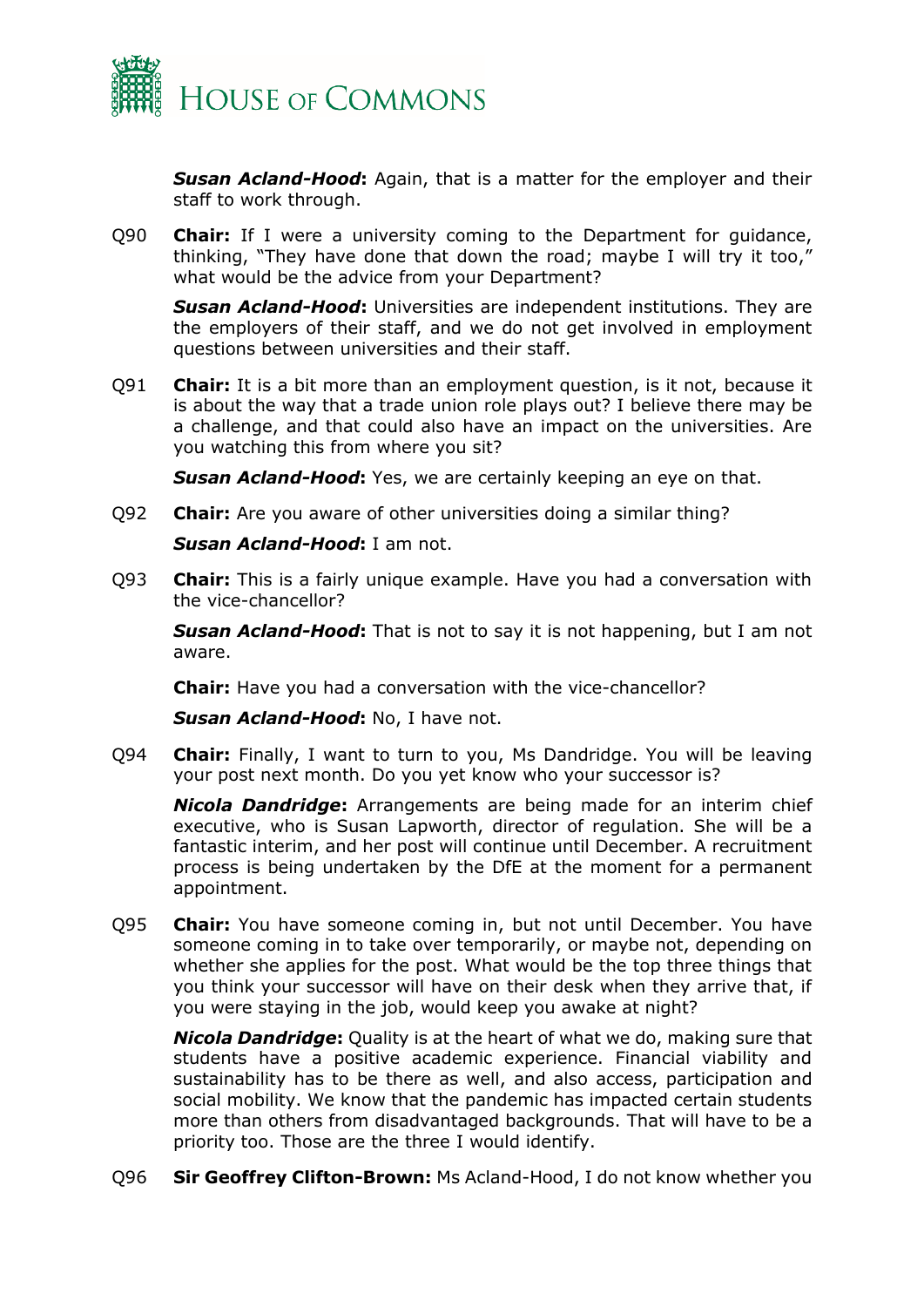

have seen the article in *The Guardian* today about the Augar review criticisms. It would be interesting to run two or three of them past you to get your reactions. One is on the minimum entry requirements, which we talked about earlier in the hearing—two Es in A-levels. The contrary, as is said in the article, is that proposals will hold back those who struggle with certain academic subjects but whose talent will still shine in a specialised area later in their educational journey. Indeed, the chancellor of the University of Gloucester put that to Gloucestershire MPs. Where does the Department sit on that argument?

*Susan Acland-Hood***:** We are consulting on the possibility of introducing minimum entry requirements. In the consultation, we raised two possible ways you might do that, one of which is two Es at A-level and the other of which is the equivalent of a C grade in English and maths at GCSE. We are inviting people's views on that, including views on exceptions that you might want to put in place if a minimum entry requirement was introduced.

The reason we are raising it and consulting on it is that we do see outcomes for students, who enter higher education without those kinds of qualifications not, on average, being anywhere near as good as the outcomes for students who enter with those or better qualifications. Of course, the challenge is that that is an average, which may conceal individual experiences that are at variance with it. We are really conscious that people may know somebody who did not have those qualifications but who has gone to university and been phenomenally successful as a result. But in general, when people do not have those equipping qualifications that allow them to access the curriculum well and succeed in it, we do not see them having terribly good outcomes as a result.

We are seeking to do a couple of things. First of all, we would much rather incentivise people to get the outcomes before going to university than that it cause their exclusion. Continuing to put things into the systems that help people to have the motivation and encouragement to do well in some of those base qualifications, which we know are also relevant to your likelihood of succeeding in employment later, is important.

The second thing, as we discussed a little earlier in the hearing, is that we want to support people in making really good-quality choices and not defaulting to higher education when they might actually be served better by other routes. Again, when we look at people and level out for prior attainment, there are some groups of students who would be better served by going either into a level 4 or 5 qualification or into a technical qualification. We want to try to make sure that we are supporting that kind of good choice making.

However, one of the reasons for consulting is that we know that this is controversial. We know that there are risks of reducing opportunities for some of those people I described earlier, who buck that average trend. We can also see that there might be a case for, for example, putting in exceptions for people who are going to university significantly later in life, for whom that experience of taking those qualifications may have been far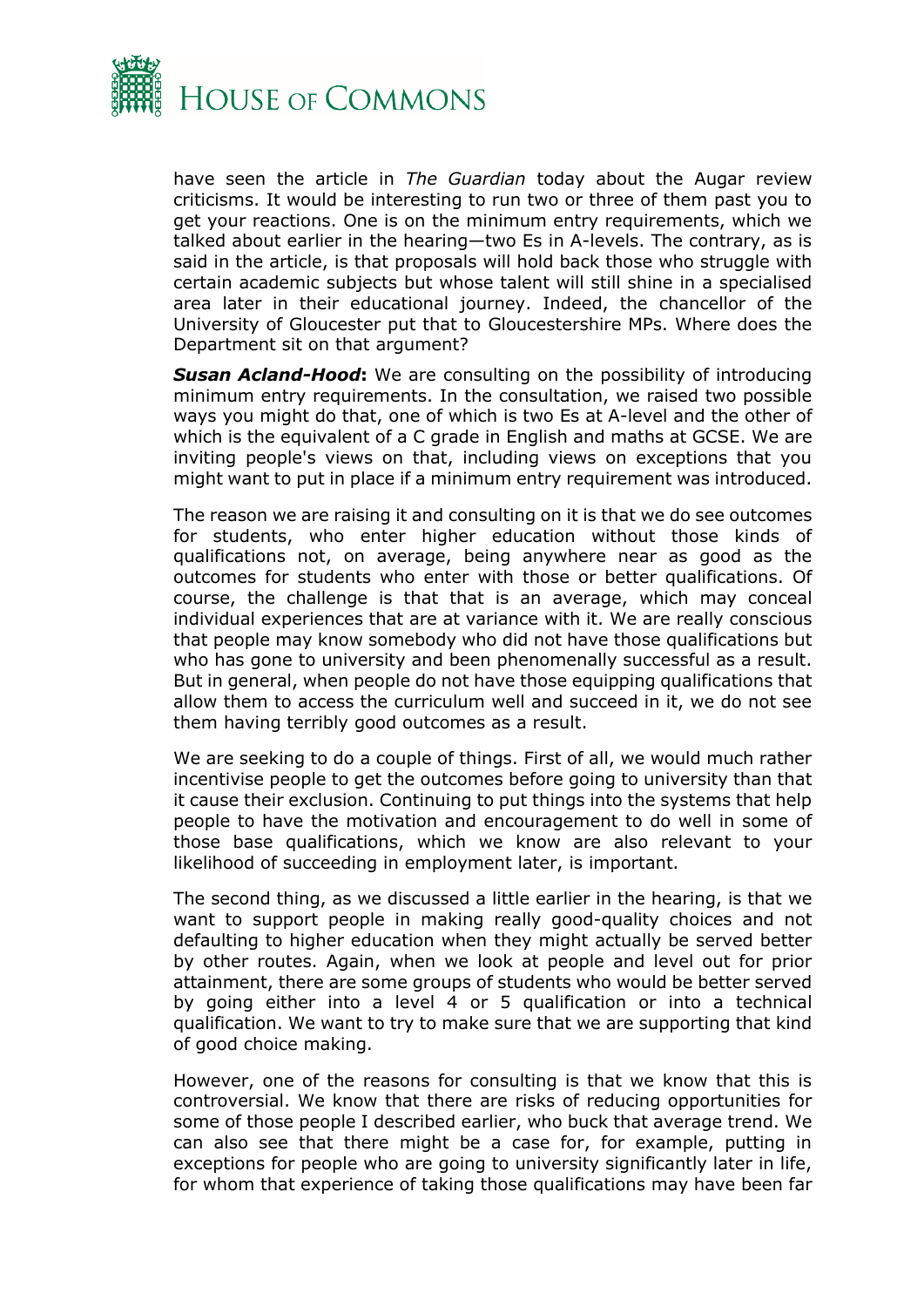

longer ago and who may have gained the sorts of equipping skills that will enable them to succeed through, for example, a lifetime of work in between their school experience and their seeking to go into university.

The other thing that is really worth saying, which people have not always reflected in commenting on the minimum entry requirement proposals, is that, for example, on the equivalent of a C grade in maths and English GCSE, people have quite often talked about that as though whatever you got at 16 is then fixed with you. Of course, in any post-16 course you take now, if you have not acquired that GCSE C grade at maths and English, we fund you to continue seeking to retake that. The opportunity to keep trying to get that level is there in all of those post-16 courses at the moment.

Again, I am just supporting that point that we would rather see people being incentivised to achieve.

Q97 **Sir Geoffrey Clifton-Brown:** You are absolutely right to consult on it. Just remind everybody when the consultation runs from and to.

*Anne Spinali***:** It closes on 6 May.

**Sir Geoffrey Clifton-Brown:** The other area I want to raise from the Augar review is the issue of student grants and lowering the thresholds to £25,000 and extending the length of the student repayment from 30 to 40 years. I just wonder, in a situation where we are going to be facing huge cost of living pressures and where youngsters are having difficulty getting on the housing ladder because they are having difficulty getting mortgages, I wonder if saddling them with this sort of debt before they even think about a mortgage is actually putting the onus too much on the next generation.

*Susan Acland-Hood***:** These are obviously the sorts of changes that one thinks about very carefully before they are made. The package that we have introduced has two parts. It changes the terms for new borrowers in a way that means that we are not any longer charging interest during and after study above RPI. That is very important and actually reduces the amount of debt that students will be building up. At the same time, it does ask them to start repayments slightly earlier, at £25,000, as opposed to the repayment threshold for existing borrowers, which will stay at £27,295.

It is worth looking at the impact of that in a very concrete way. Under the new loan terms, a student who starts in September 2023 and then completes their degree and starts earning £28,000 a year, so just a bit above the threshold, will repay about £17 a month towards the cost of their higher education in 2027-28, when they graduate. We are not talking about a huge imposition. For existing borrowers, we are freezing that threshold rather than increasing it. The effect of that is the equivalent of something like £9 more a month. It will of course have an impact, and that is something we need to take account of in an environment in which there is pressure on the cost of living, but it is quite a modest impact.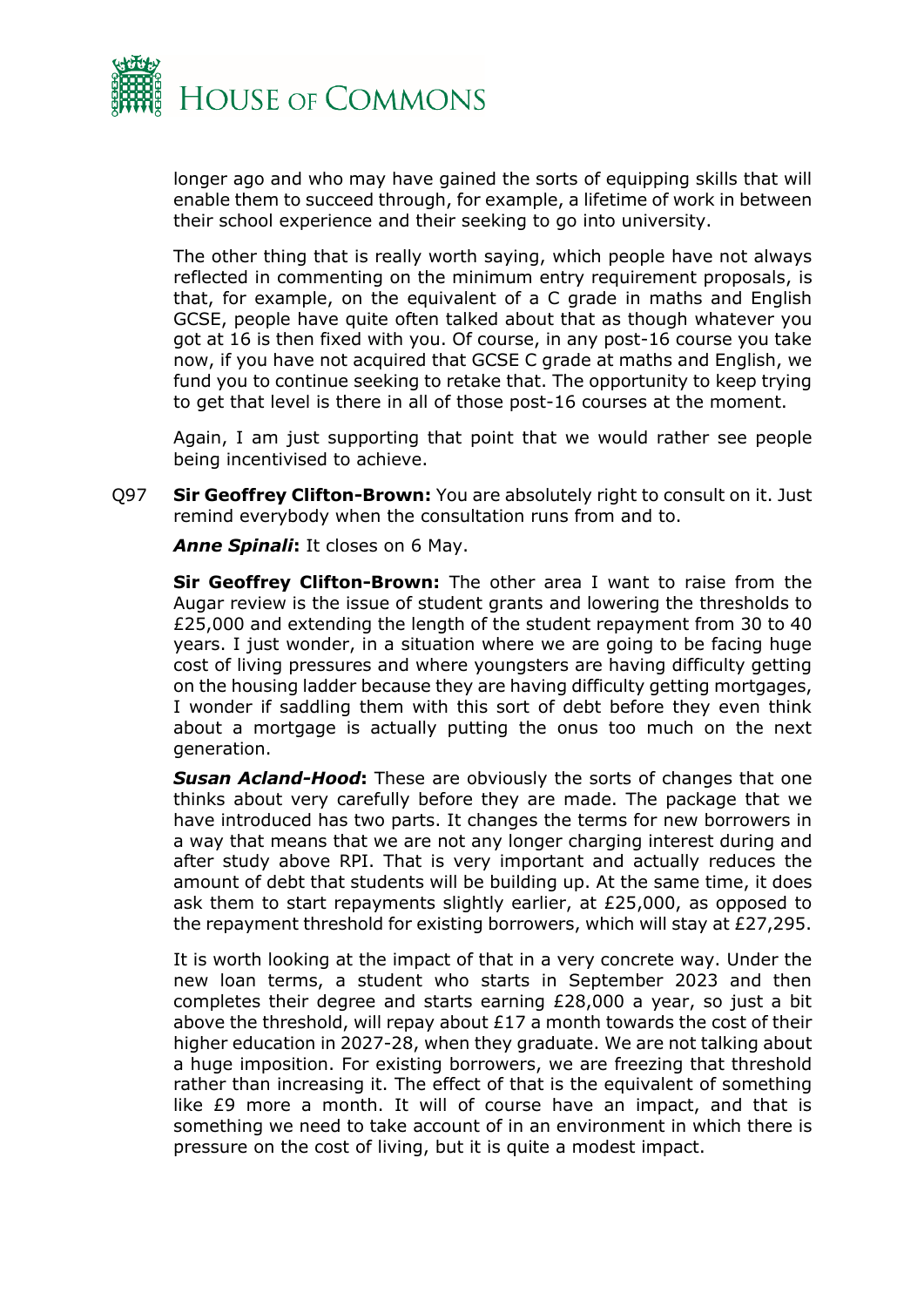

You have to set that against the situation if we make no change. Because that threshold had been raised so significantly, we were getting to the point where we were projecting that fewer than half of those going to university would end up repaying their loan. There is a real challenge there, and this is a perennial issue that we address each time we look at the funding of higher education. That effectively means the cost of those students' higher education experience is being borne by the rest of the population through tax, including the many people who do not have the opportunity to go to higher education.

Q98 **Sir Geoffrey Clifton-Brown:** It is an issue of inter-generational fairness, is it not? I was talking about this to a youngster in my office, just before this hearing, and she said, "I do not mind the repayments. What I object to is the high interest rates, which means I am going to be continuing these repayments longer."

*Susan Acland-Hood***:** Yes. That is why the most recent reform, as I say, removes the interest above RPI.

Q99 **Sir Geoffrey Clifton-Brown:** It is only for new borrowers, is it not? It is not for existing borrowers. There has been a long complaint from existing student loan holders that the rate of interest was unreasonable.

*Susan Acland-Hood***:** We recognise that in the change that we are making for new borrowers. The challenge is that, to afford that for existing borrowers, we might have had to change other terms, which felt unfair given that they had taken out the loan and expectation of one regime.

Q100 **Kate Green:** Just on this point, the Institute for Fiscal Studies has shown that the proposals that have been put forward for consultation would be disproportionately adverse for lower-earning graduates, including, for example, nurses or teachers, people in key professions, including in the public sector. How confident are you that the measures will not have that regressive effect?

**Susan Acland-Hood:** The shift to the threshold means that you are bringing more people into repayment at a lower salary level. That is one of the aspects that gives rise to that assessment by the IFS. The change to the interest rate works the other way. With an interest rate above RPI, you effectively get a benefit for being able to pay back more quickly. The change to the interest rate has a progressive effect and helps to mitigate that.

Q101 **Kate Green:** The change to the interest rate will help high-earning graduates too, will it not?

*Susan Acland-Hood***:** Yes, but it does disproportionately others. With a high interest rate, you actually end up better off if you are able to pay back more quickly. Because it is an income-contingent system, you pay back more quickly if you earn more. The change to the interest rate does help narrow that gap.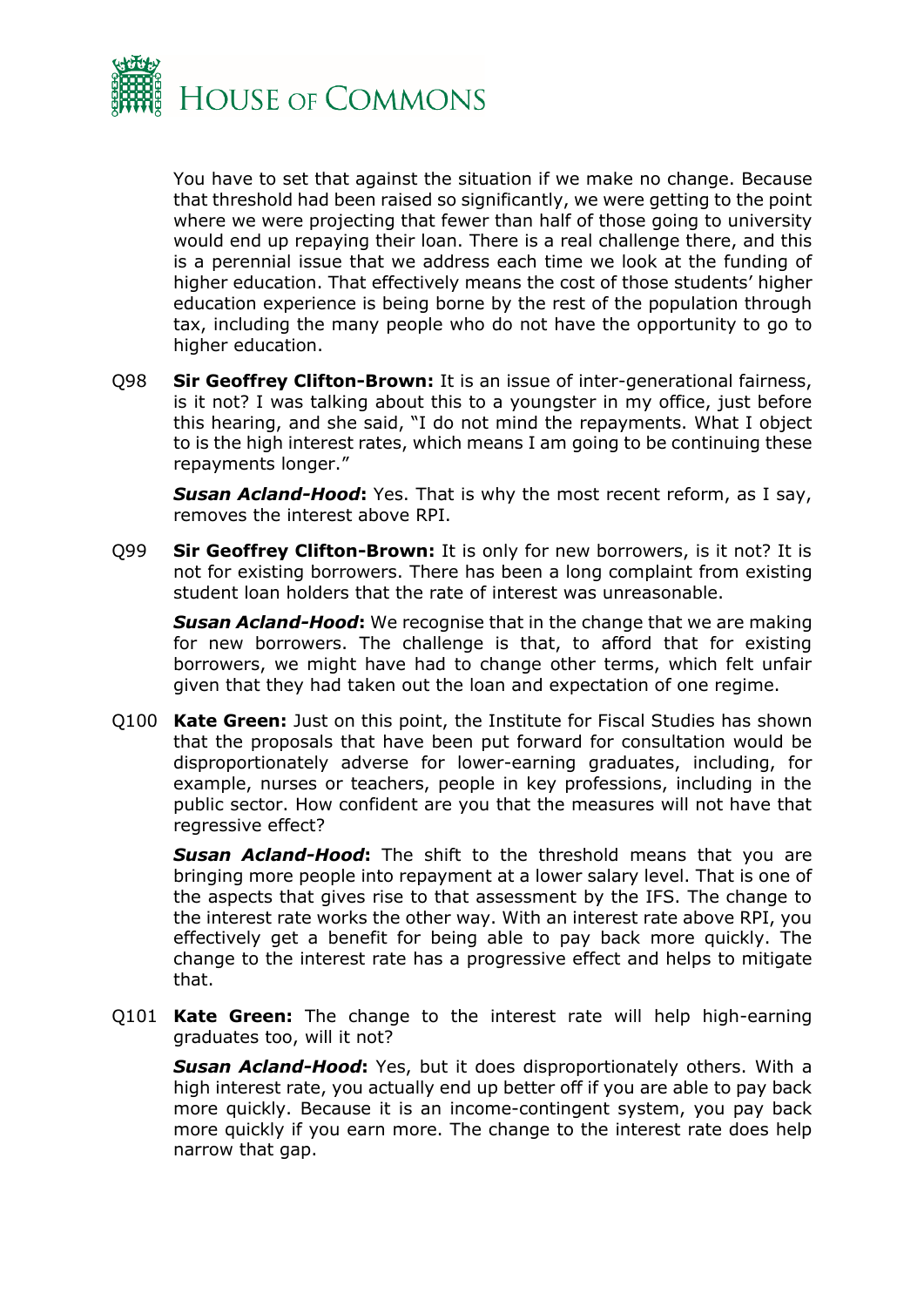

*Anne Spinali***:** We are taking individual measures within the package and looking at them individually, which is quite right, but it is true that, when we put together that package, we had to look at the entirety of the package and the impact that it would have on individual students at any given point, depending on whether they are starting their repayments or whether they are 30 or 40 years down the line, ending their repayment. Maintaining the notion of fairness within the system was really at the heart of what we were trying to do here, both for existing students and for new borrowers of course, going into the system.

Q102 **Kate Green:** Have you published an impact assessment to go along with these proposals that you are consulting on?

**Anne Spinali:** We have published an equality impact assessment.

**Sir Geoffrey Clifton-Brown:** An equalities package is not the same thing as an impact assessment.

*Anne Spinali***:** It is not the same thing, indeed.

*Susan Acland-Hood***:** An equality impact assessment.

Q103 **Sir Geoffrey Clifton-Brown:** That is an equality impact assessment. Have you published an overall impact assessment so we know what the total impact on every student is going to be?

*Anne Spinali***:** It is our intention to review the case for publishing an impact assessment once we conclude on the consultation.

Q104 **Sir Geoffrey Clifton-**Brown**:** This is the same length of consultation; this finishes in May too.

*Anne Spinali***:** Yes.

Q105 **Kate Green:** It will be difficult to respond to a consultation without being informed of the impact of the proposals, will it not? That would inhibit a number of respondents from making an informed response.

*Anne Spinali***:** Each of the elements of the announcement were assessed, and that was published in the equalities impact assessment. You do know what impact individual measures have on individual groups of students.

Q106 **Kate Green:** Even so, there may be some respondents who would like to look at the broader picture and the overall impact of the package and make their response accordingly. At the moment, they will not be able to know that impact unless they conduct some sort of impact assessment themselves.

*Susan Acland-Hood***:** The challenge is, because there are elements of this that are fixed elements we are consulting on, to do a comprehensive impact assessment you would have to do a permutations and combinations exercise. We have the impact of each element and the impact on individual groups, and we think that is actually quite a good basis for asking people about those elements that we are consulting on. We will then bring it together when we have an agreed package.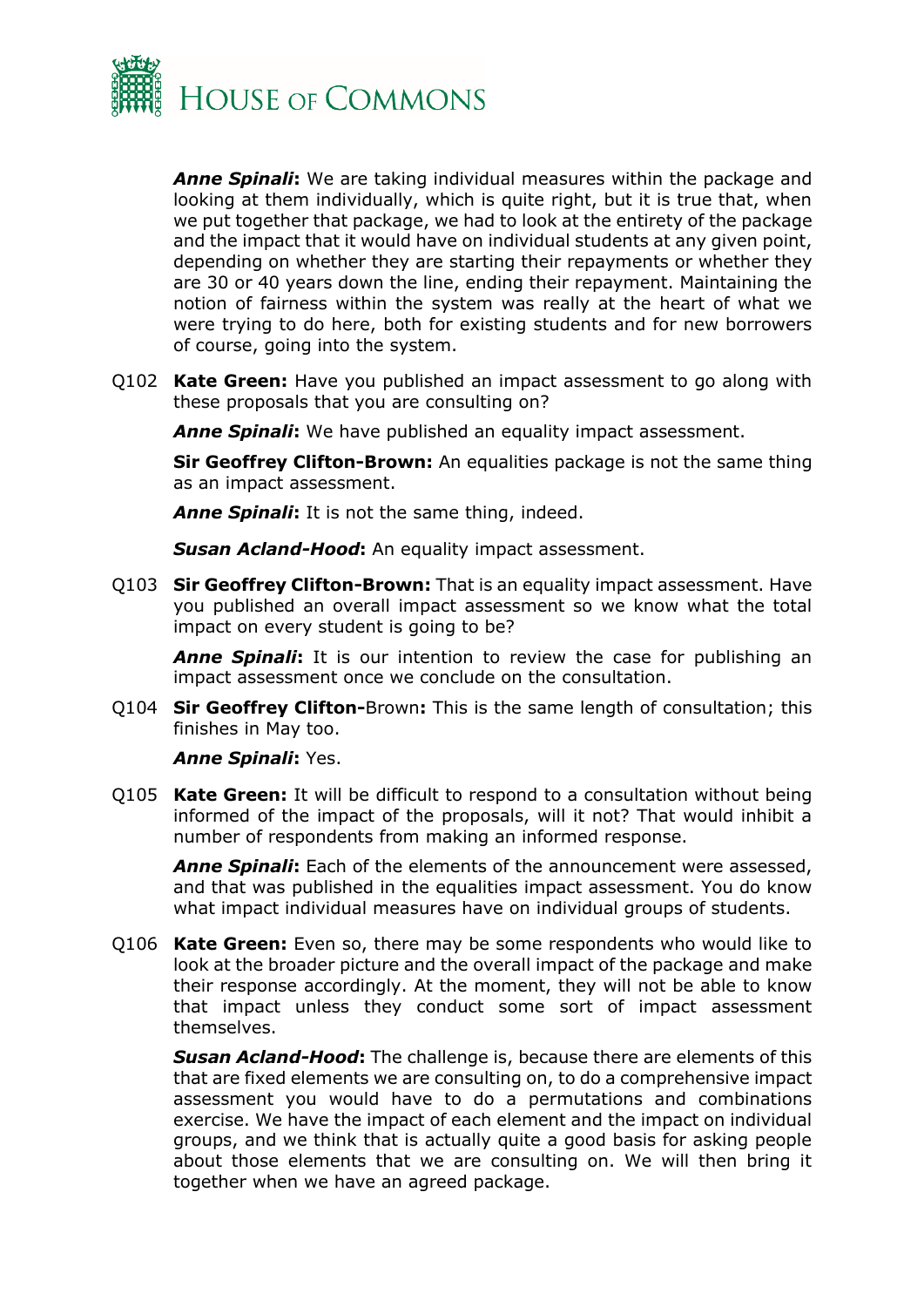

Q107 **Chair:** Have you modelled repayment? We have seen lots of old loan books being sold off. The hard-to-reach debt of 40 years just extends that opportunity for people not to be able to pay, for whatever reason. What is it showing up so far? What is the modelling looking like in terms of whether people will reach the end of the 40 years and still be paying?

**Susan Acland-Hood:** I will bring in Anne in a moment, but in terms of the aggregate amount of repayment that will happen, the changes will result in more repayment overall.

Q108 **Chair:** What about at the end of the 40-year period, Ms Spinali?

*Anne Spinali***:** Extending from 30 to 40 years means that we are bringing into repayment people who, in their 50s, would still be significantly earning and would therefore be able to contribute to the cost of their study. The cost of the system will be borne by those borrowers who are able to continue repaying. The overall cost of the student loan system will go down for the taxpayer as a result, because it will be more equally borne between the taxpayer and the graduates.

Q109 **Chair:** A lot of people are retiring in their 50s, especially with the pension cap and so on. I am trying to think if people will have to pay this out of their pension income.

*Anne Spinali***:** You start repaying above a certain earning threshold, which is calculated as part of national insurance contributions. There is an impact.

Q110 **Chair:** That is earnings, but does it mean pension earnings as well?

*Anne Spinali***:** There is an interaction with a pension earnings threshold, which I would need to write back to you about.

**Chair:** It is quite a complicated age cohort to measure.

*Anne Spinali***:** Yes, it is.

Q111 **Sir Geoffrey Clifton-Brown:** Can I try once more? We are facing the biggest cost of living challenge for a generation, and this whole student loans thing is an issue of intergenerational fairness. It is accepted that, if you did anything about the interest rates for existing tax rate payers, it would increase taxation. That is inevitable, but I ask again, in these very difficult circumstances, whether any consideration is being given to that.

*Susan Acland-Hood***:** It is something that we looked at. We have to make sure, though, that we are thinking about intragenerational as well as intergenerational fairness, and it is really important that we consider the cost of living needs of students, but equally important that we consider the cost of living needs of the 50% of the cohort who do not go to university and who do not benefit at the moment from this relatively generous support scheme and who are cross-subsidising, through the tax system, those who do still, and that we attend carefully to the amount of crosssubsidy that is reasonable.